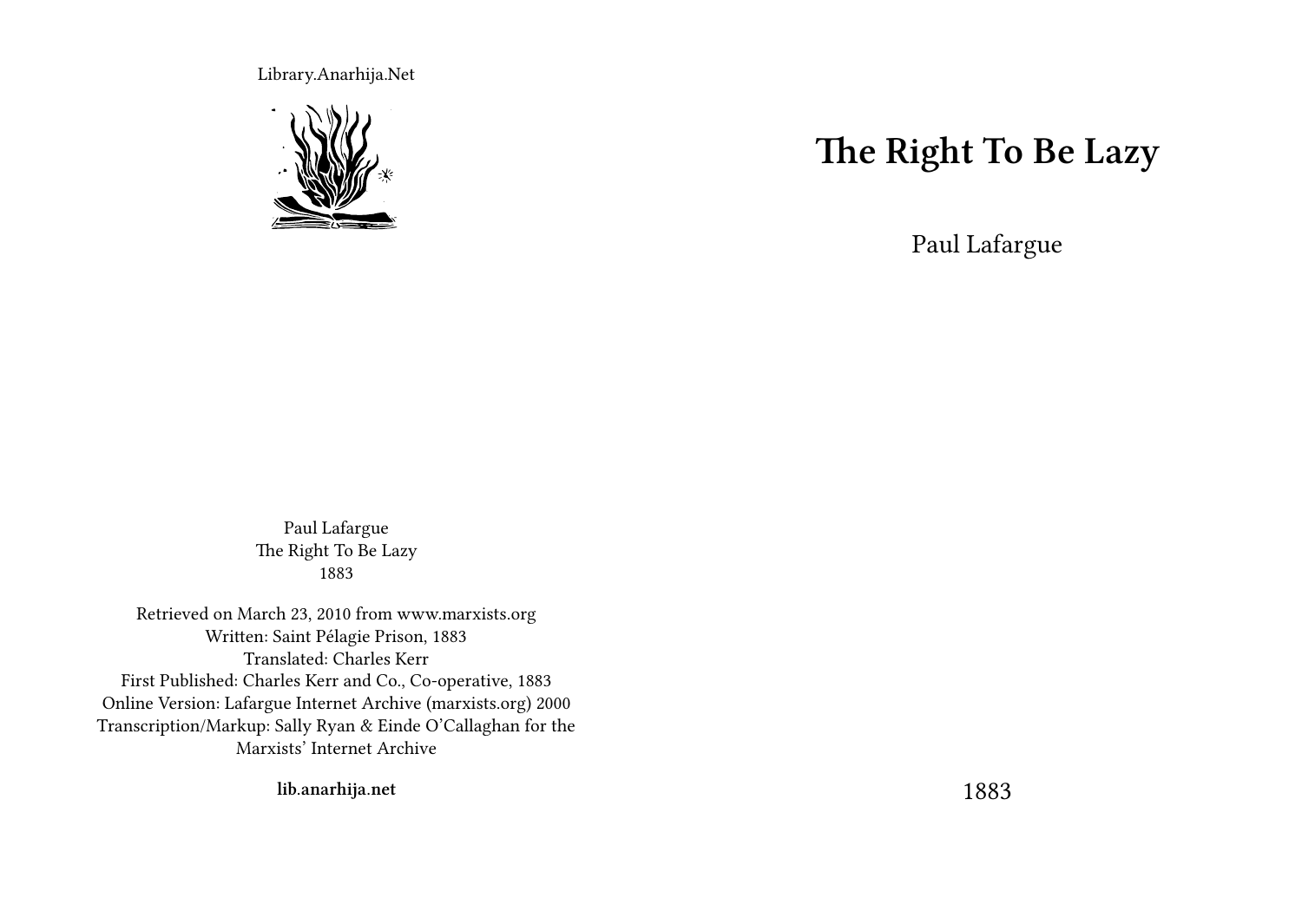#### **Contents**

| Preface                                                 | 3  |
|---------------------------------------------------------|----|
| Chapter I. A Disastrous Dogma                           | 5  |
| <b>Chapter II. Blessings of Work</b>                    | 9  |
| <b>Chapter III. The Consequences of Over-Production</b> | 20 |
| <b>Chapter IV. New Songs to New Music</b>               | 32 |
| Appendix                                                | 38 |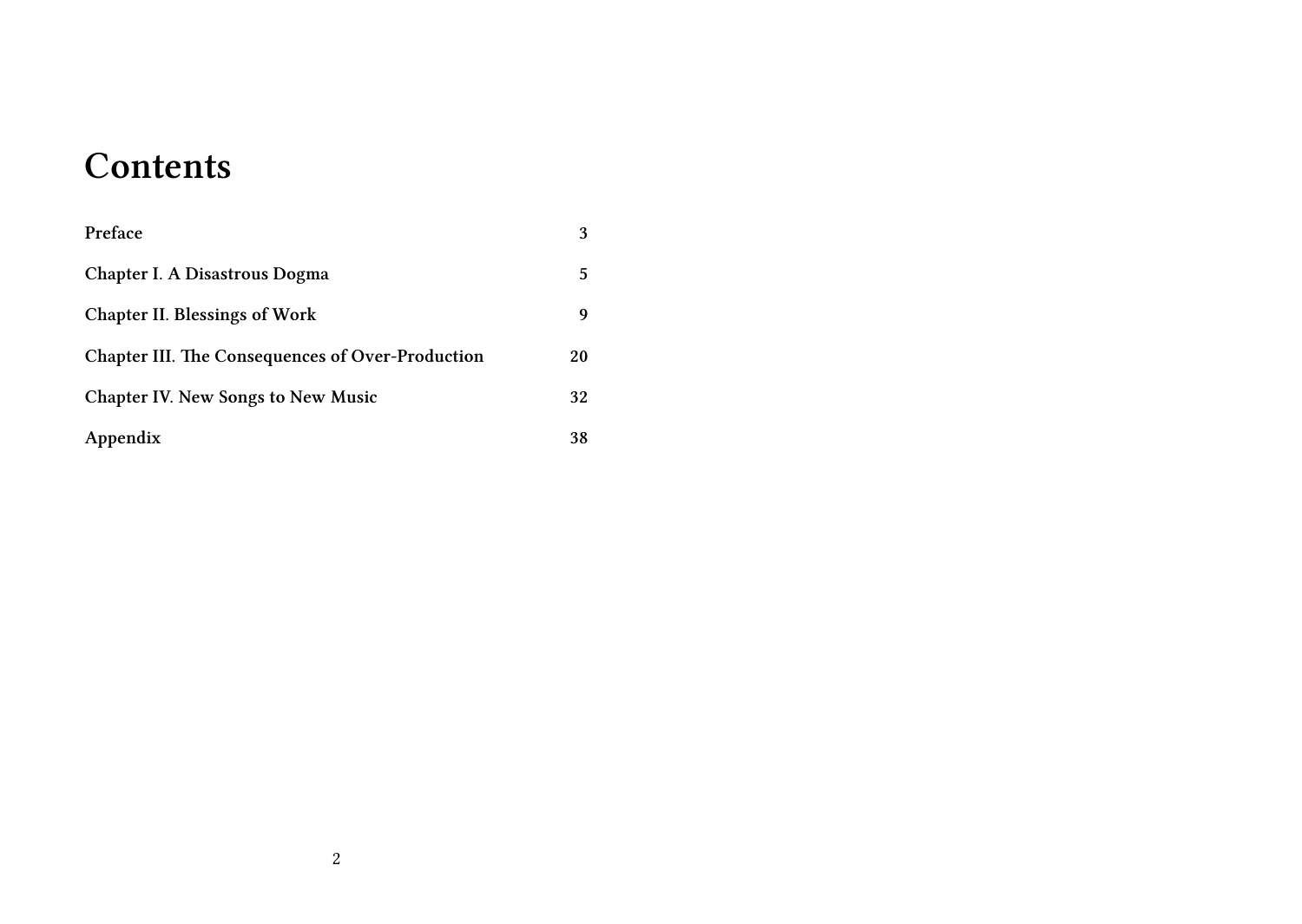#### **Preface**

M. Thiers, at a private session of the commission on primary education of 1849, said: "I wish to make the influence of the clergy all powerful because I count upon it to propagate that good philosophy which teaches man that he is here below to suffer, and not that other philosophy which on the contrary bids man to enjoy." M. Thiers was stating the ethics of the capitalist class, whose fierce egoism and narrow intelligence he incarnated.

The Bourgeoisie, when it was struggling against the nobility sustained by the clergy, hoisted the flag of free thought and atheism; but once triumphant, it changed its tone and manner and today it uses religion to support its economic and political supremacy. In the fifteenth and sixteenth centuries, it had joyfully taken up the pagan tradition and glorified the flesh and its passions, reproved by Christianity; in our days, gorged with goods and with pleasures, it denies the teachings of its thinkers like Rabelais and Diderot, and preaches abstinence to the wageworkers. Capitalist ethics, a pitiful parody on Christian ethics, strikes with its anathema the flesh of the laborer; its ideal is to reduce the producer to the smallest number of needs, to suppress his joys and his passions and to condemn him to play the part of a machine turning out work without respite and without thanks.

The revolutionary socialists must take up again the battle fought by the philosophers and pamphleteers of the bourgeoisie; they must march up to the assault of the ethics and the social theories of capitalism; they must demolish in the heads of the class which they call to action the prejudices sown in them by the ruling class; they must proclaim in the faces of the hypocrites of all ethical systems that the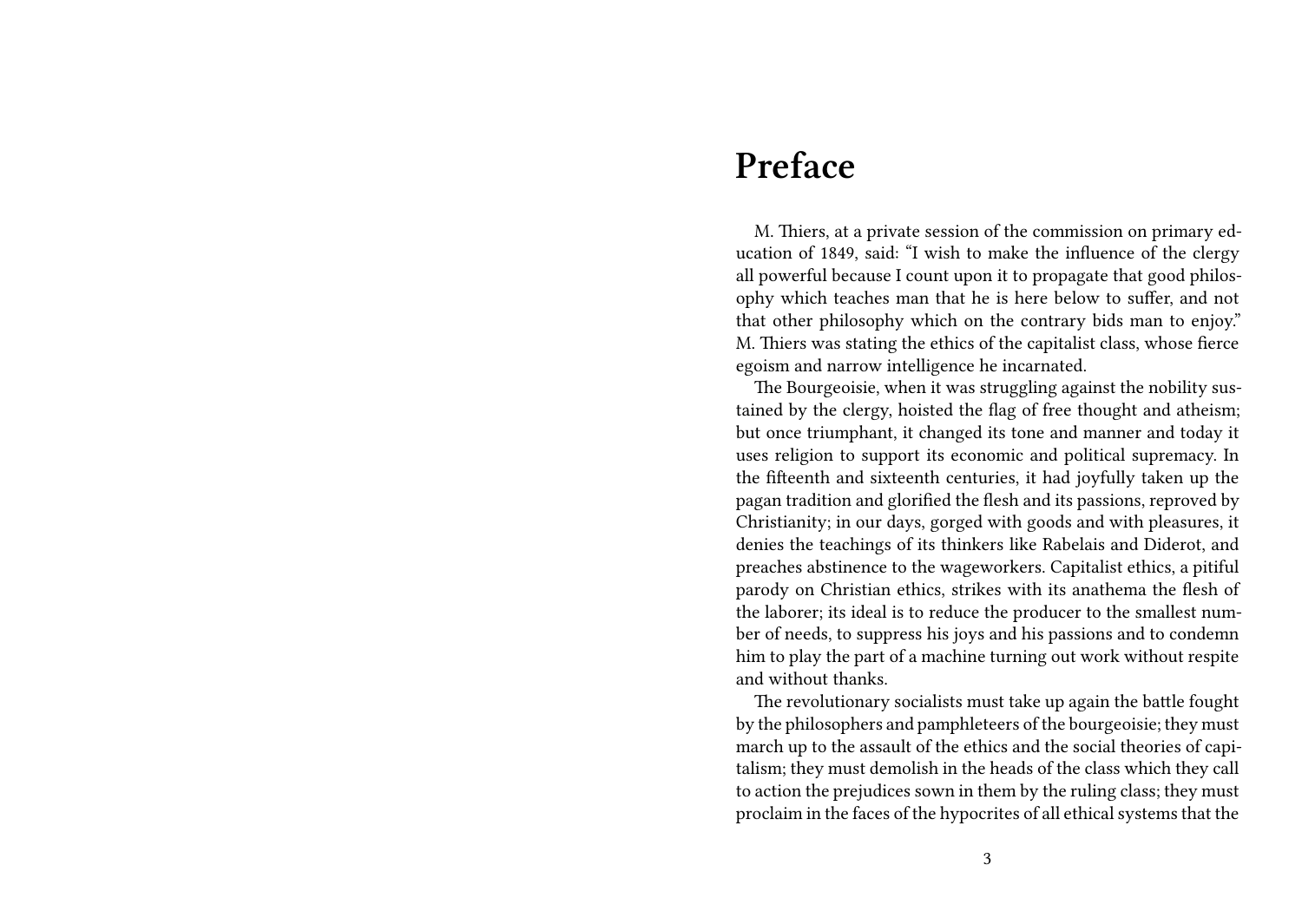earth shall cease to be the vale of tears for the laborer; that in the communist society of the future, which we shall establish "peaceably if we may, forcibly if we must," the impulses of men will be given a free rein, for "all these impulses are by nature good, we have nothing to avoid but their misuse and their excesses," and they will not be avoided except by their mutual counter-balancing, by the harmonious development of the human organism, for as Dr. Beddoe says, "It is only when a race reaches its maximum of physical development, that it arrives at its highest point of energy and moral vigor." Such was also the opinion of the great naturalist Charles Darwin.

This refutation of the "Right to Work" which I am republishing with some additional notes appeared in the weekly **Egalité**, 1880, second series.

P.L.

*Sainte-Pélagie Prison,* 1883.

leisure? To people like Rothschild, Schneider, and Madame Boucicaut, useless and harmful slaves of their vices and of their domestic servants. "The prejudice of slavery dominated the minds of Pythagoras and Aristotle," — this has been written disdainfully; and yet Aristotle foresaw: "that if every tool could by itself execute its proper function, as the masterpieces of Daedalus moved themselves or as the tripods of Vulcan set themselves spontaneously at their sacred work; if for example the shuttles of the weavers did their own weaving, the foreman of the workshop would have no more need of helpers, nor the master of slaves."

Aristotle's dream is our reality. Our machines, with breath of fire, with limbs of unwearying steel, with fruitfulness, wonderful inexhaustible, accomplish by themselves with docility their sacred labor. And nevertheless the genius of the great philosophers of capitalism remains dominated by the prejudice of the wage system, worst of slaveries. They do not yet understand that the machine is the saviour of humanity, the god who shall redeem man from the sordidae artes and from working for hire, the god who shall give him leisure and liberty.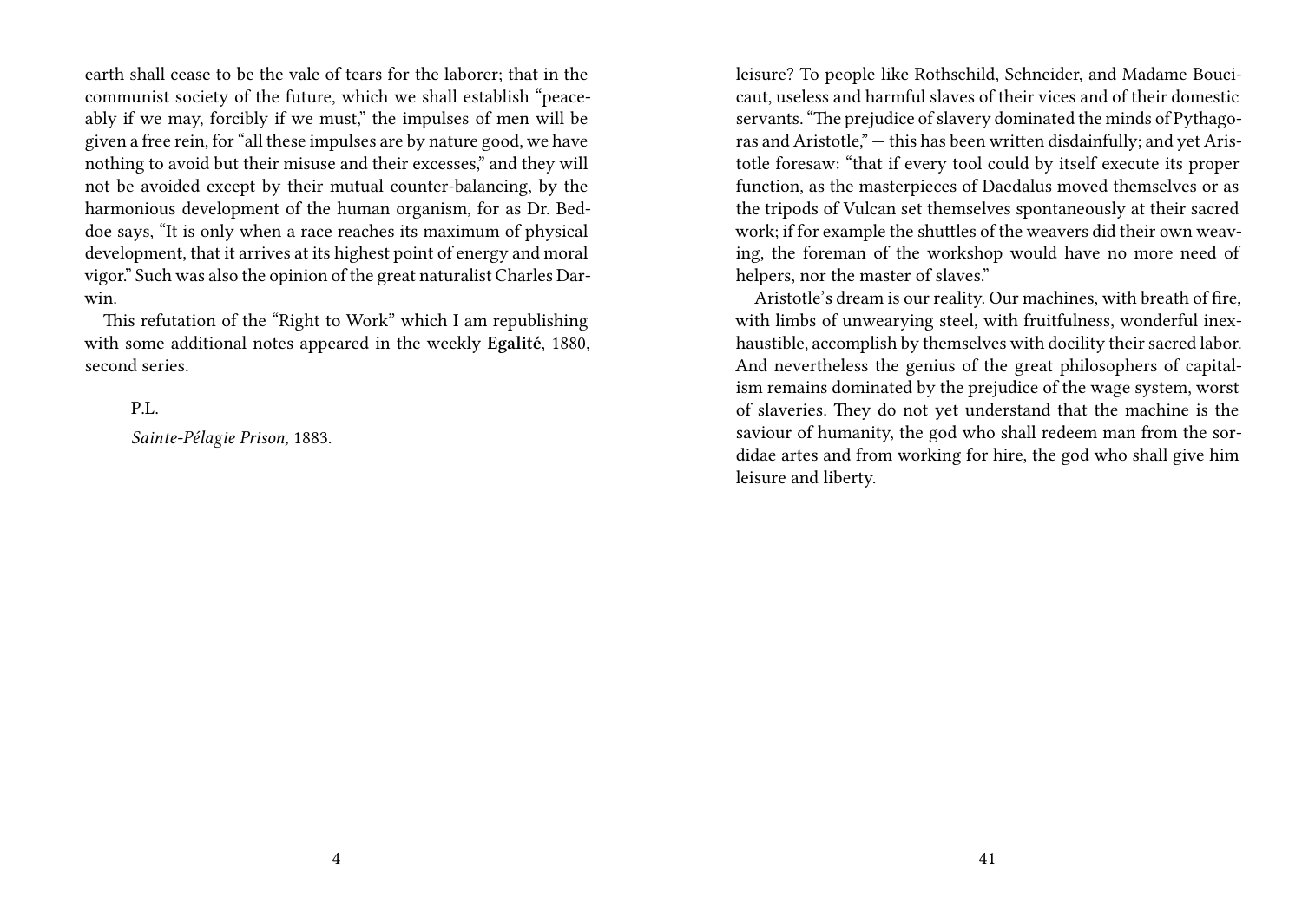chants can gain no profit without lying, and what is more shameful than falsehood? Again, we must regard as something base and vile the trade of those who sell their toil and industry, for whoever gives his labor for money sells himself and puts himself in the tank of slaves."<sup>5</sup>

Proletarians, brutalized by the dogma of work, listen to the voice of these philosophers, which has been concealed from you with jealous care: A citizen who gives his labor for money degrades himself to the rank of slaves, he commits a crime which deserves years of imprisonment.

Christian hypocrisy and capitalist utilitarianism had not perverted these philosophers of the ancient republics. Speaking for free men, they expressed their thought naively. Plato, Aristotle, those intellectual giants, beside whom our latter day philosophers are but pygmies, wish the citizens of their ideal republics to live in the most complete leisure, for as Xenophon observed, "Work takes all the time and with it one has no leisure for the republic and his friends." According to Plutarch, the great claim of Lycurgus, wisest of men, to the admiration of posterity, was that he had granted leisure to the citizens of Sparta by forbidding to them any trade whatever. But our moralists of Christianity and capitalism will answer, "These thinkers and philosophers praised the institution of slavery." Perfectly true, but could it have been otherwise, granted the economic and political conditions of their epoch? War was the normal state of ancient societies. The free man was obliged to devote his time to discussing the affairs of state and watching over its defense. The trades were then too primitive and clumsy for those practicing them to exercise their birth-right of soldier and citizen; thus the philosophers and law-givers, if they wished to have warriors and citizens in their heroic republics, were obliged to tolerate slaves. But do not the moralists and economists of capitalism praise wage labor, the modern slavery; and to what men does the capitalist slavery give

#### **Chapter I. A Disastrous Dogma**

Let us be lazy in everything, except in loving and drinking, except in being lazy. — *Lessing*

<sup>1</sup> European explorers pause in wonder before the physical beauty and the proud bearing of the men of primitive races, not soiled by what Paeppig calls "the poisonous breath of civilization." Speaking of the aborigines of the oceanic Islands, Lord George Campbell writes: "There is not a people in the world which strikes one more favorably at first sight. Their smooth skin of a light copper tint, their hair golden and curly, their beautiful and happy faces, in a word. their whole person formed a new and splendid specimen of the 'genus homo'; their physical appearance gave the impression of a race superior to ours." The civilized men of ancient Rome, witness Caesar and Tacitus, regarded with the same admiration the Germans of the communist tribes which invaded the Roman empire. Following Tacitus, Salvien, the priest of the fifth century who received the surname of master of the Bishops, held up the barbarians as an example to civilized Christians: "We are immodest before the barbarians, who are more chaste than we. Even more, the barbarians are wounded at our lack of modesty; the Goths do not permit debauchees of their own nation to remain among them; alone in the midst of them, by the sad privilege of their nationality and their name, the Romans have the right to be impure. (Pederasty was then the height of the fashion among both pagans and Christians.) The oppressed fly to the barbarians to seek for mercy and a shelter." (**De Gubernatione Dei**) The old civilization and the rising Christianity corrupted the barbarians of the ancient world, as the old Christianity and the modern capitalist civilization are corrupting the savages of the new world.

M.F. LePlay, whose talent for observation must be recognized, even if we reject his sociological conclusions, tainted with philanthropic and Christian pharisaism, says in his hook **Les Ouvriers Europeans** (1885): "The Propensity of the Bachkirs for laziness (the Bachkirs are semi-nomadic shepherds of the Asiatic slope of the Ural mountains); the leisure of nomadic life, the habit of meditation which this engenders in the best endowed individuals — all this often gives them a distinction of manner, a fineness of intelligence and judgement which is rarely to be observed on the same social level in a more developed civilization … The thing most

<sup>5</sup> Cicero's **De Officilis**, I, 42.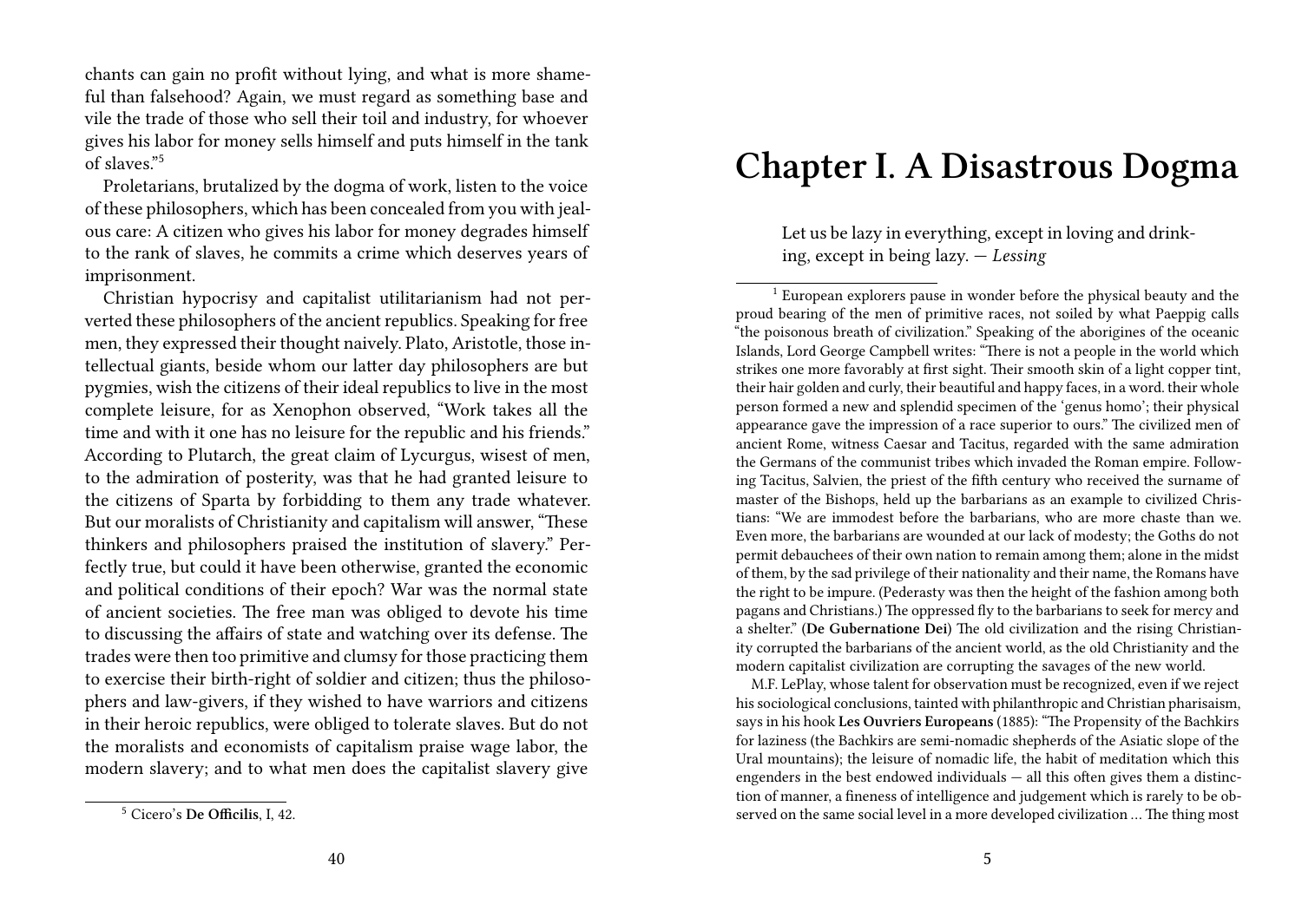A strange delusion possesses the working classes of the nations where capitalist civilization holds its sway. This delusion drags in its train the individual and social woes which for two centuries have tortured sad humanity. This delusion is the love of work, the furious passion for work, pushed even to the exhaustion of the vital force of the individual and his progeny. Instead of opposing this mental aberration, the priests, the economists and the moralists have cast a sacred halo over work. Blind and finite men, they have wished to be wiser than their God; weak and contemptible men, they have presumed to rehabilitate what their God had cursed. I, who do not profess to be a Christian, an economist or a moralist, I appeal from their judgement to that of their God; from the preachings of their religious, economics or free thought ethics, to the frightful consequences of work in capitalist society.

In capitalist society work is the cause of all intellectual degeneracy, of all organic deformity. Compare the thorough-bred in Rothschild's stables, served by a retinue of bipeds, with the heavy brute of the Norman farms which plows the earth, carts the manure, hauls the crops. Look at the noble savage whom the missionaries of trade and the traders of religion have not yet corrupted with Christianity, syphilis and the dogma of work, and then look at our miserable slaves of machines.<sup>1</sup>

When, in our civilized Europe, we would find a trace of the native beauty of man, we must go seek it in the nations where economic prejudices have not yet uprooted the hatred of work. Spain, which, alas, is degenerating, may still boast of possessing fewer factories than we have of prisons and barracks; but the artist rejoices in his admiration of the hardy Andalusian, brown as his native chestnuts, straight and flexible as a steel rod; and the heart leaps at hearing the beggar, superbly draped in his ragged *capa*, parleyrepublic, with their mental and bodily strength, they laid all labor upon the slaves. Likewise at Lacedaemon, even the women were not allowed to spin or weave that they might not detract from their nobility."<sup>2</sup>

The Romans recognized but two noble and free professions, agriculture and arms. All the citizens by right lived at the expense of the treasury without being constrained to provide for their living by any of the sordid arts (thus, they designated the trades), which rightfully belonged to slaves. The elder Brutus to arouse the people, accused Tarquin, the tyrant, of the special outrage of having converted free citizens into artisans and masons.<sup>3</sup>

The ancient philosophers had their disputes upon the origin of ideas but they agreed when it came to the abhorrence of work. "Nature," said Plato in his social utopia, his model republic, "Nature has made no shoemaker nor smith. Such occupations degrade the people who exercise them. Vile mercenaries, nameless wretches, who are by their very condition excluded from political rights. As for the merchants accustomed to lying and deceiving, they will be allowed in the city only as a necessary evil. The citizen who shall have degraded himself by the commerce of the shop shall be prosecuted for this offense. If he is convicted, he shall be condemned to a year in prison; the punishment shall be doubled for each repeated offense."<sup>4</sup>

In his **Economics**, Xenophon writes, "The people who give themselves up to manual labor are never promoted to public offices, and with good reason. The greater part of them, condemned to be seated the whole day long, some even to endure the heat of the fire continually, cannot fail to be changed in body, and it is almost inevitable that the mind be affected." "What honorable thing can come out of a shop?" asks Cicero. "What can commerce produce in the way of honor? Everything called shop is unworthy an honorable man. Mer-

repugnant to them is agricultural labor: they will do anything rather than accept the trade of a farmer." Agriculture is in fact the first example of servile labor in the history of man. According to biblical tradition, the first criminal, Cain, is a farmer.

<sup>2</sup> Biot. **De l'abolition de l'esclavage ancien en Occident**, 1840.

<sup>3</sup> Livy, **Book I**.

<sup>4</sup> Plato's **Republic**, Book V.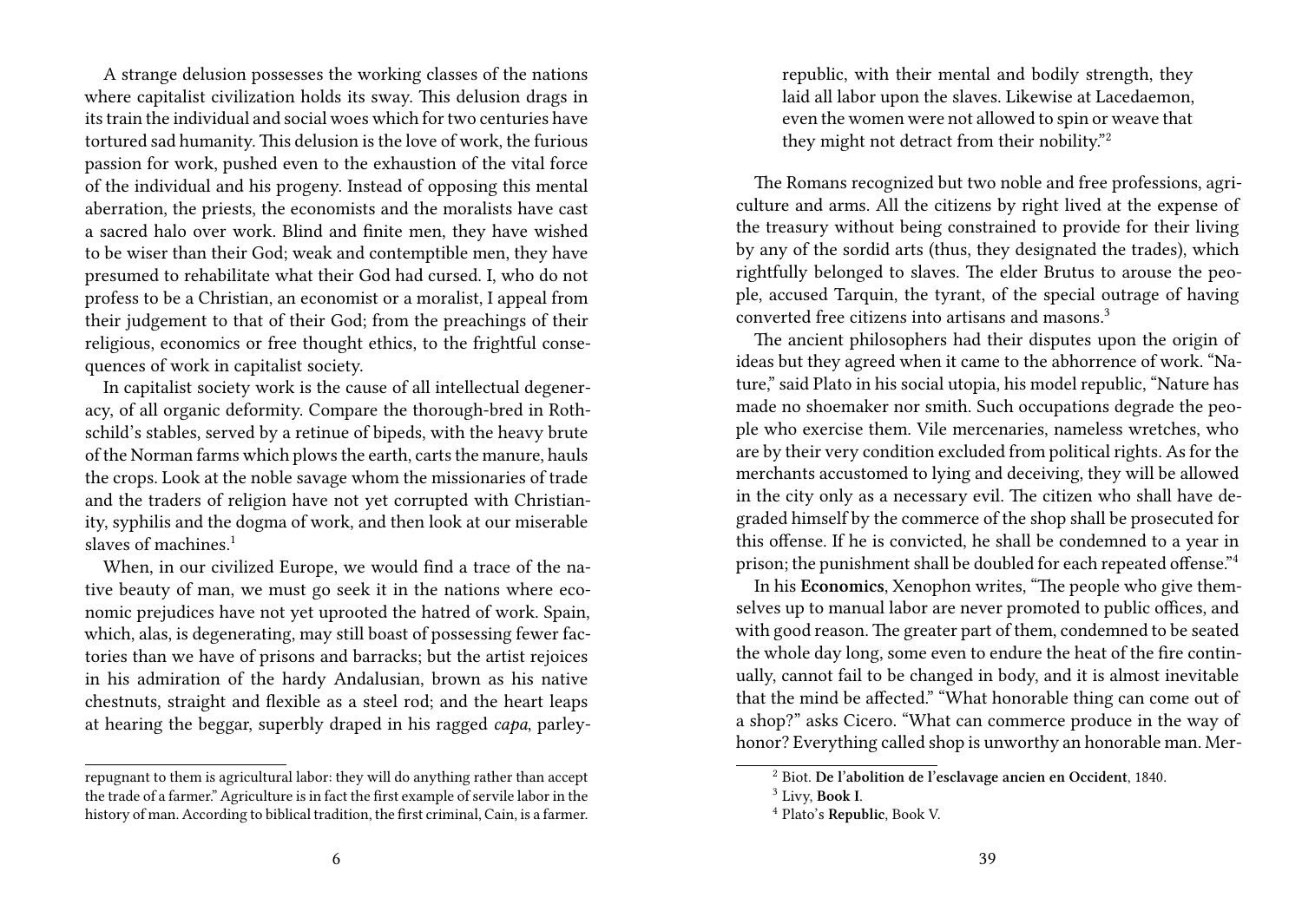# **Appendix**

Our moralists are very modest people. If they invented the dogma of work, they still have doubts of its efficacy in tranquilizing the soul, rejoicing the spirit, and maintaining the proper functioning of the entrails and other organs. They wish to try its workings on the populace, *in animca vili*, before turning it against the capitalists, to excuse and authorize whose vices is their peculiar mission.

But, you, three-for-a-cent philosophers, why thus cudgel your brains to work out an ethics the practice of which you dare not counsel to your masters? Your dogma of work, of which you are so proud, do you wish to see it scoffed at, dishonored? Let us open the history of ancient peoples and the writings of their philosophers and law givers. "I could not affirm," says the father of history, Herodotus, "whether the Creeks derived from the Egyptians the contempt which they have for work, because I find the same contempt established among the Thracians, the Cythians, the Persians, the Lydians; in a word, because among most barbarians, those who learn mechanical arts and even their children are regarded as the meanest of their citizens. All the Greeks have been nurtured in this principle, particularly the Lacedaemonians."<sup>1</sup>

"At Athens the citizens were veritable nobles who had to concern themselves but with the defense and the administration of the community, like the savage warriors from whom they descended. Since they must thus have all their time free to watch over the interests of the

<sup>1</sup> Herodotus. **Book II**.

ing on terms of equality with the duke of Ossuna. For the Spaniard, in whom the primitive animal has not been atrophied, work is the worst sort of slavery.<sup>2</sup> The Greeks in their era of greatness had only contempt for work: their slaves alone were permitted to labor: the free man knew only exercises for the body and mind. And so it was in this era that men like Aristotle, Phidias, Aristophanes moved and breathed among the people; it was the time when a handful of heroes at Marathon crushed the hordes of Asia, soon to be subdued by Alexander. The philosophers of antiquity taught contempt for work, that degradation of the free man, the poets sang of idleness, that gift from the Gods:

#### O Melibae Deus nobis haec otia fecit.

Jesus, in his sermon on the Mount, preached idleness: "Consider the lilies of the field, how they grow: they toil not, neither do they spin: and yet I say unto you that even Solomon in all his glory was not arrayed like one of these." Jehovah the bearded and angry god, gave his worshipers the supreme example of ideal laziness; after six days of work, he rests for all eternity.

On the other hand, what are the races for which work is an organic necessity? The Auvergnians; the Scotch, those Auvergnians of the British Isles; the Galicians, those Auvergnians of Spain; the Pomeranians, those Auvergnians of Germany; the Chinese, those Auvergnians of Asia. In our society which are the classes that love work for work's sake. The peasant proprietors, the little shopkeepers; the former bent double over their fields, the latter crouched in their shops, burrow like the mole in his subterranean passage and never stand up to look at nature leisurely.

And meanwhile the proletariat, the great class embracing all the producers of civilized nations, the class which in freeing itself will free humanity from servile toil and will make of the human animal a free being, — the proletariat, betraying its instincts, despising its

<sup>2</sup> The Spanish proverb says: Descanzar es salud. (Rest is healthful.)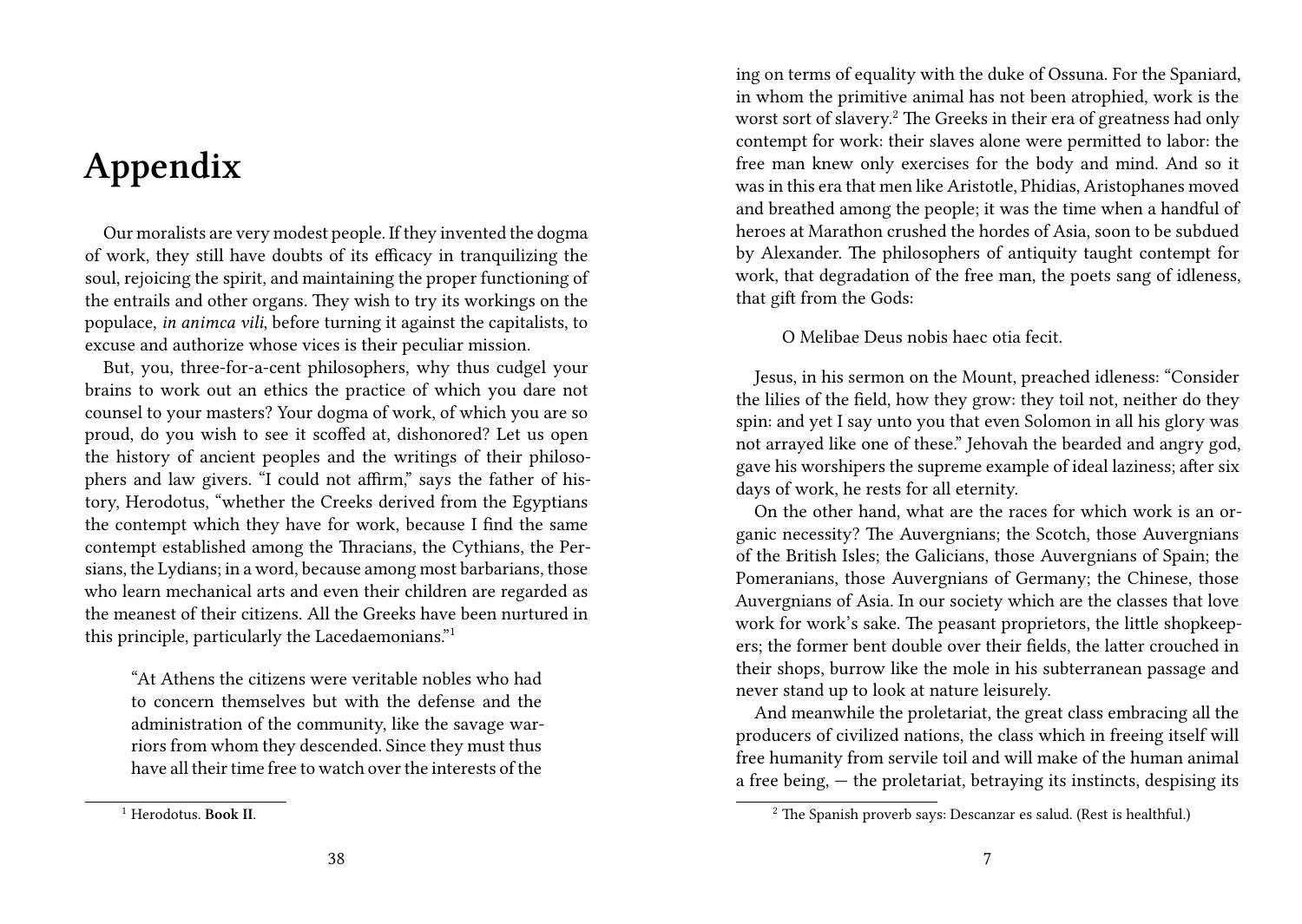historic mission, has let itself be perverted by the dogma of work. Rude and terrible has been its punishment. All its individual and social woes are born of its passion for work.

If, uprooting from its heart the vice which dominates it and degrades its nature, the working class were to arise in its terrible strength, not to demand the Rights of Man, which are but the rights of capitalist exploitation, not to demand the Right to Work which is but the right to misery, but to forge a brazen law forbidding any man to work more than three hours a day, the earth, the old earth, trembling with joy would feel a new universe leaping within her. But how should we ask a proletariat corrupted by capitalist ethics, to take a manly resolution …

Like Christ, the doleful personification of ancient slavery, the men, the women and the children of the proletariat have been climbing painfully for a century up the hard Calvary of pain; for a century compulsory toil has broken their bones, bruised their flesh, tortured their nerves; for a century hunger has torn their entrails and their brains. O Laziness, have pity on our long misery! O Laziness, mother of the arts and noble virtues, be thou the balm of human anguish!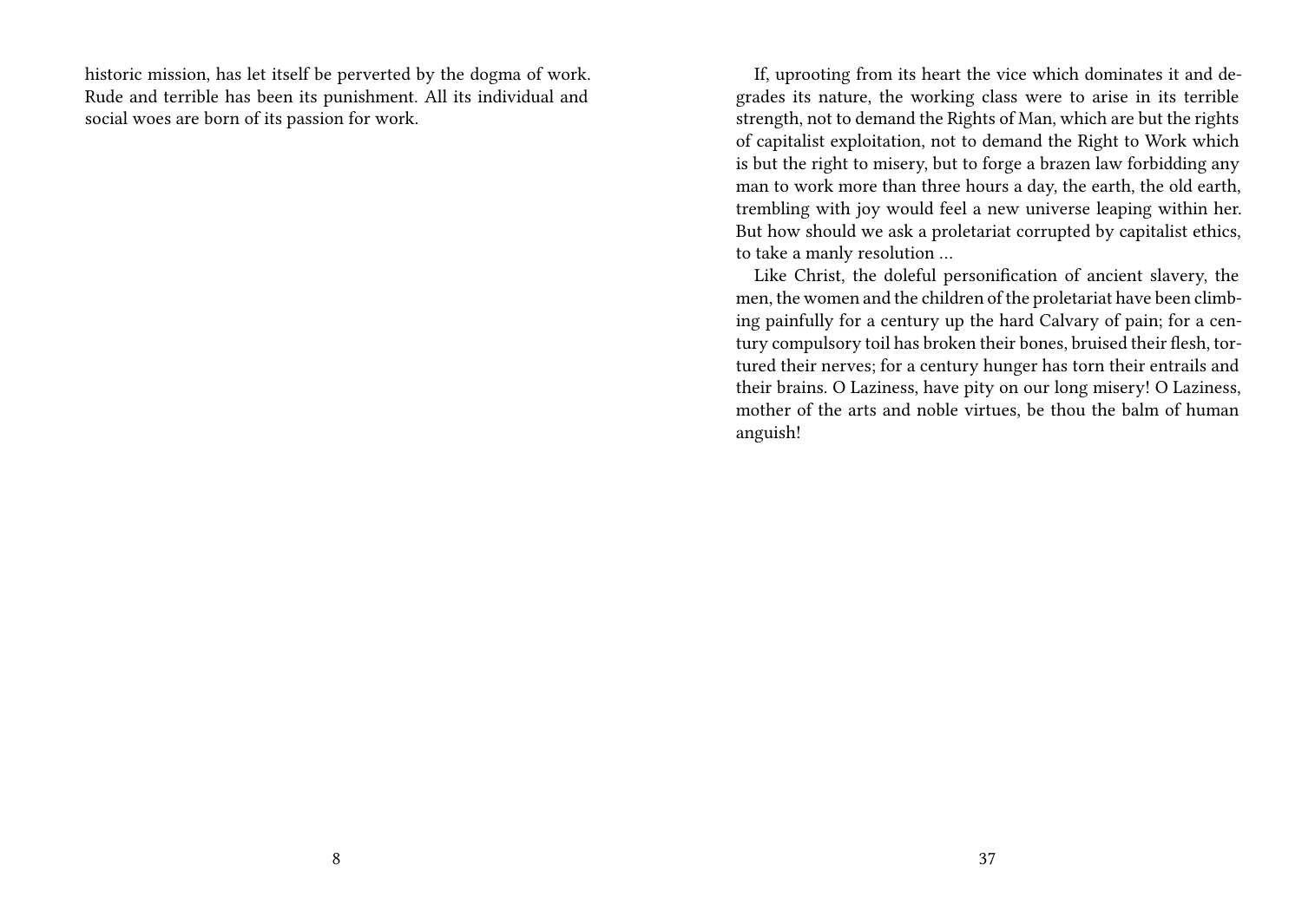In the presence of the voters with wooden heads and asses' ears, the bourgeois candidates, dressed as clowns, will dance the dance of political liberties, wiping themselves fore and aft with their freely promising electoral programs, and talking with tears in their eyes of the miseries of the people and with copper in their voices of the glories of France. Then the heads of the voters will bray solidly in chorus, hi han! hi han!

Then will start the great play, *The Theft of the Nation's Goods*.

Capitalist France, an enormous female, hairy-faced and baldheaded, fat, flabby, puffy and pale, with sunken eyes, sleepy and yawning, is stretching herself out on a velvet couch. At her feet Industrial Capitalism, a gigantic organism of iron, with an apelike mask, is mechanically devouring men, women and children, whose thrilling and heart-rending cries fill the air; the bank with a marten's muzzle; a hyena's body and harpy-hands, is nimbly flipping coins out of his pocket. Hordes of miserable, emaciated proletarians in rags, escorted by gendarmes with drawn sabers, pursued by furies lashing them with whips of hunger, are bringing to the feet of capitalist France heaps of merchandise, casks of wine, sacks of gold and wheat. Langlois, his nether garment in one hand, the testament of Proudhon in the other and the book of the national budget between his teeth, is encamped at the head of the defenders of national property and is mounting guard. When the laborers, beaten with gun stocks and pricked with bayonets, have laid down their burdens, they are driven away and the door is opened to the manufacturers, merchants and bankers. They hurl themselves pell mell upon the heap, devouring cotton goods, sacks of wheat, ingots of gold, emptying casks of wine. When they have devoured all they can, they sink down, filthy and disgusting objects in their ordure and vomitings. Then the thunder bursts forth, the earth shakes and opens, Historic Destiny arises, with her iron foot she crushes the heads of the capitalists, hiccoughing, staggering, falling, unable to flee. With her broad hand she overthrows capitalist France, astounded and sweating with fear.

# **Chapter II. Blessings of Work**

In 1770 at London, an anonymous pamphlet appeared under the title, **An Essay on Trade and Commerce**. It made some stir in its time. The author, a great philanthropist, was indignant that "the factory population of England had taken into its head the fixed idea that in their quality of Englishmen all the individuals composing it have by right of birth the privilege of being freer and more independent than the laborers of any country in Europe. This idea may have its usefulness for soldiers, since it stimulates their valor, but the less the factory workers are imbued with it the better for themselves and the state. Laborers ought never to look on themselves as independent of their superiors. It is extremely dangerous to encourage such infatuations in a commercial state like ours, where perhaps seven-eighths of the population have little or no property. The cure will not be complete until our industrial laborers are contented to work six days for the same sum which they now earn in four." Thus, nearly a century before Guizot, work was openly preached in London as a curb to the noble passions of man. "The more my people work, the less vices they will have", wrote Napoleon on May 5 th, 1807, from Osterod. "I am the authority … and I should be disposed to order that on Sunday after the hour of service be past, the shops be opened and the laborers return to their work." To root out laziness and curb the sentiments of pride and independence which arise from it, the author of the **Essay on Trade** proposed to imprison the poor in ideal "work-houses", which should become "houses of terror, where they should work fourteen hours a day in such fashion that when meal time was deducted there should remain twelve hours of work full and complete"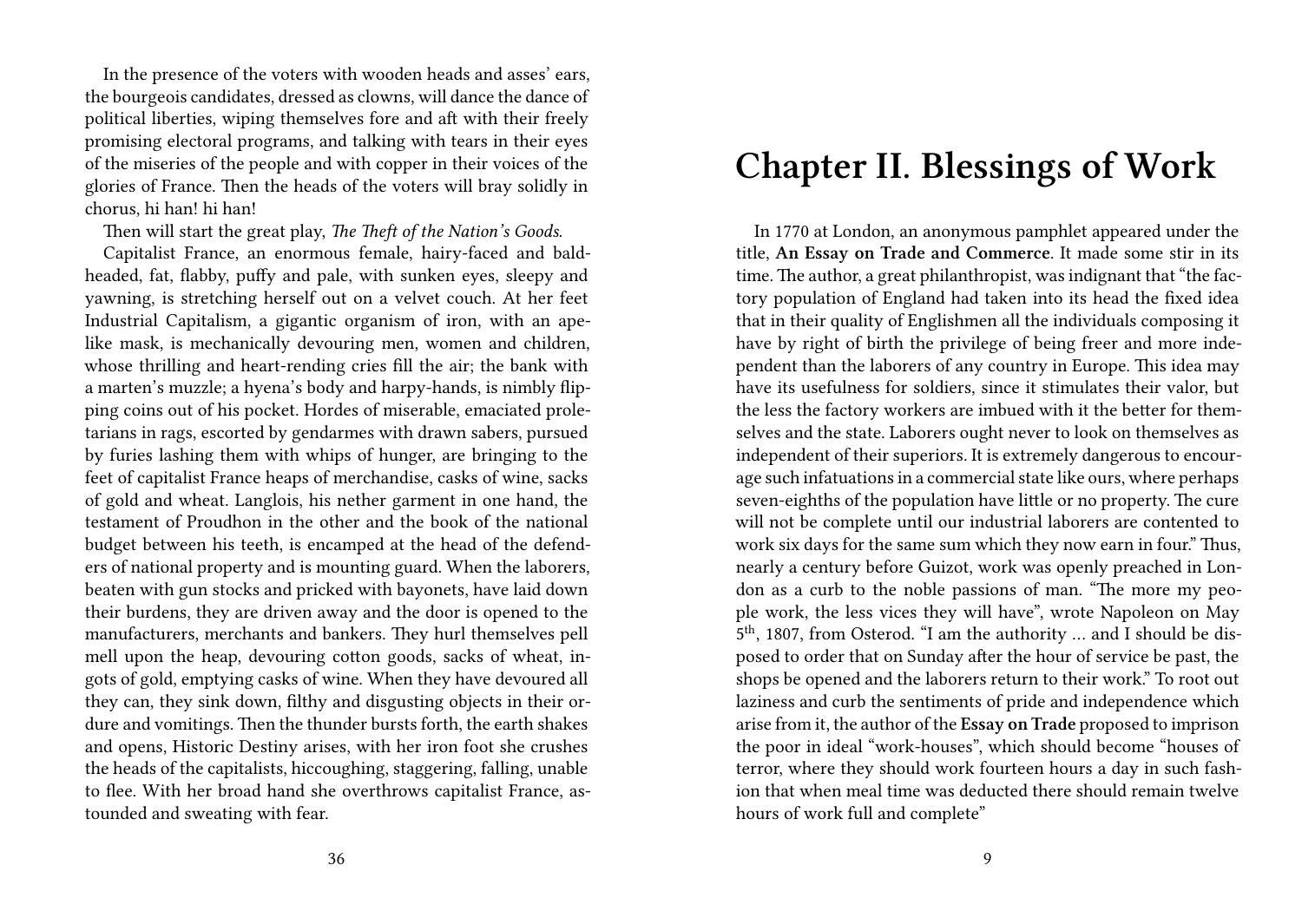Twelve hours of work a day, that is the ideal of the philanthropists and moralists of the eighteenth century. How have we outdone this *nec plus ultra!* Modern factories have become ideal houses of correction in which the toiling masses are imprisoned, in which they are condemned to compulsory work for twelve or fourteen hours, not the men only but also women and children.<sup>1</sup> And to think that the sons of the heroes of the Terror have allowed themselves to be degraded by the religion of work, to the point of accepting, since 1848, as a revolutionary conquest, the law limiting factory labor to twelve hours. They proclaim as a revolutionary principle the Right to Work. Shame to the French proletariat! Only slaves would have been capable of such baseness. A Greek of the heroic times would have required twenty years of capitalist civilization before he could have conceived such vileness.

And if the miseries of compulsory work and the tortures of hunger have descended upon the proletariat more in number than the locusts of the Bible, it is because the proletariat itself invited them. This work, which in June 1848 the laborers demanded with arms in their hands, this they have imposed on their families; they have delivered up to the barons of industry their wives and children. With their own hands they have demolished their domestic hearths. With their own hands they have dried up the milk of their wives. The unhappy women carrying and nursing their babes have been obliged to go into the mines and factories to bend their backs and exhaust their nerves. With their own hands they have broken

with meats, fruits and flowers and shall agonize with thirst in sight of flowing hogsheads. Four times a year with the changing seasons they shall be shut up like the knife grinders' dogs in great wheels and condemned to grind wind for ten hours.

The lawyers and legislators shall suffer the same punishment. Under the regime of idleness, to kill the time, which kills us second by second, there will be shows and theatrical performances always and always. And here we have the very work for our bourgeois legislators. We shall organize them into traveling companies to go to the fairs and villages, giving legislative exhibitions. The generals in riding boots, their breasts brilliantly decorated with medals and crosses, shall go through the streets and courts levying recruits among the good people. Gambetta and his comrade Cassagnac shall tend door. Cassagnac, in full duellist costume, rolling his eyes and twisting his mustache, spitting out burning tow, shall threaten every one with his father's pistol<sup>4</sup> and sink into a hole as soon as they show him Lullier's portrait. Gambetta will discourse on foreign politics and on little Greece, who makes a doctor of him and would set Europe on fire to pilfer Turkey; on great Russia that stultifies him with the mincemeat she promises to make of Prussia and who would fain see mischief brewing in the west of Europe so as to feather her nest in the east and to strangle nihilism at home; on Mr. Bismark who was good enough to allow him to pronounce himself on the amnesty … then uncovering his mountainous belly smeared over with red and white and blue, the three national colors, he will beat the tattoo on it, and enumerate the delicate little ortolans, the truffles and the glasses of Margaux and Y'quem that it has gulped down to encourage agriculture, and to keep his electors of Belleville in good spirits.

In the barracks the entertainment will open with the *Electoral Farce*.

<sup>1</sup> At the first Congress of Charities held at Brussels in 1817 one of the richest manufacturers of Marquette, near Lille, M. Scrive, to the plaudits of the members of the congress declared with the noble satisfaction of a duty performed: "We have introduced certain methods of diversion for the children. We teach them to sing during their work, also to count while working." That distracts them and makes them accept bravely "those twelve hours of labor which are necessary to procure their means of existence." Twelve hours of labor, and such labor, imposed on children less than twelve years old! The materialists will always regret that there is no hell in which to confine these Christian philanthropic murderers of childhood.

<sup>4</sup> Paul de Cassagnac, like his father, Orsnier, was prominent as a conservative politician, journalist and duellist.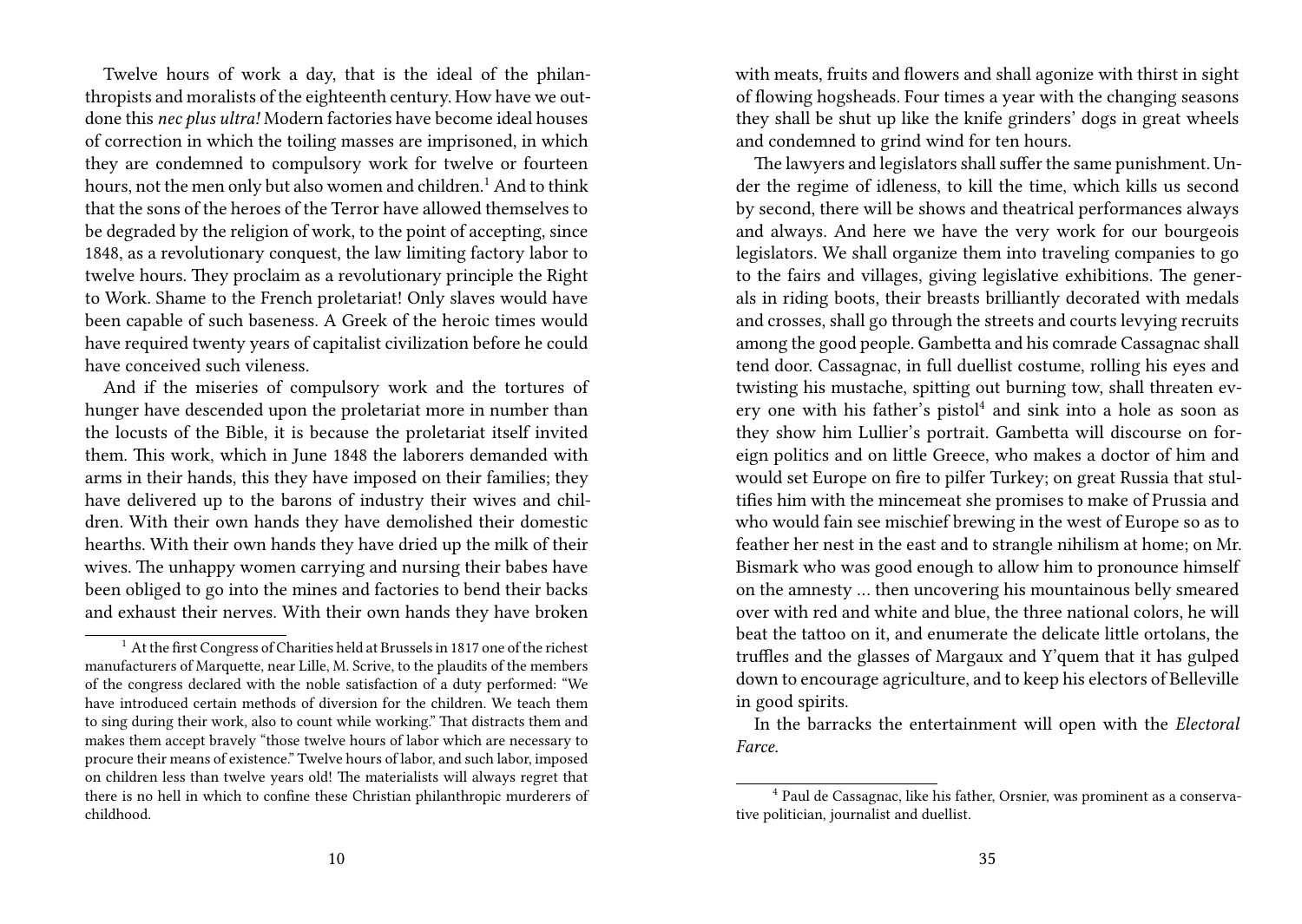to be slaughtered. The senators might play the part of undertakers and lackeys in funeral processions. As for the others, occupations could be found for them on a level with their intelligence. Lorgeril and Eroglie could cork champagne bottles, only they would have to be muzzled as a precaution against intoxication. Ferry, Freycinet and Tirard might destroy the bugs and vermin in the departments of state and other public houses. It would, however, be necessary to put the public funds out of the reach of the capitalists out of due regard for their acquired habits.

But vengeance, harsh and prolonged, will be heaped upon the moralists who have perverted nature. The bigots, the canters, the hypocrites, and other such sects of men who disguise themselves like maskers to deceive the world. For whilst they give the common people to understand that they are busied about nothing but contemplation and devotion in fastings and maceration of their sensuality,  $-$  and that only to sustain and aliment the small fraility of their humanity,  $-$  it is so far otherwise that on the contrary, God knows, what cheer they make; *et Curies simulant, sed Bacchanalia vivunt.*<sup>2</sup> You may read it in great letters, in the coloring of their red snouts, and gulching bellies as big as a tun, unless it be when they perfume themselves with sulphur.<sup>3</sup> On the days of great popular rejoicing, when instead of swallowing dust as on the  $15<sup>th</sup>$  of August and  $14<sup>th</sup>$  of July under capitalism, the communists and collectivists will eat, drink and dance to their hearts' content, the members of the Academy, of moral and political sciences, the priests with long robes and short, of the economic, catholic, protestant, jewish, positivist and free-thought church; the propagandists of Malthusianism, and of Christian, altruistic, independent or dependent ethics, clothed in yellow, shall be compelled to hold a candle until it bums their fingers, shall starve in sight of tables loaded

the life and the vigor of their children. Shame on the proletarians! Where are those neighborly housewives told of in our fables and in our old tales, bold and frank of speech, lovers of Bacchus. Where are those buxom girls, always on the move, always cooking, always singing, always spreading life, engendering life's joy, giving painless birth to healthy and vigorous children? … Today we have factory girls and women, pale drooping flowers, with impoverished blood, with disordered stomachs, with languid limbs … They have never known the pleasure of a healthful passion, nor would they be capable of telling of it merrily! And the children? Twelve hours of work for children! O, misery. But not all the Jules Simon of the Academy of Moral and Political Science, not all the Germanys of jesuitism, could have invented a vice more degrading to the intelligence of the children, more corrupting of their instincts, more destructive of their organism than work in the vitiated atmosphere of the capitalist factory.

Our epoch has been called the century of work. It is in fact the century of pain, misery and corruption.

And all the while the philosophers, the bourgeois economists from the painfully confused August Comte to the ludicrously clear Leroy Beaulieu; the people of bourgeois literature — from the quackishly romantic Victor Hugo to the artlessly grotesque Paul de Kock, — all have intoned nauseating songs in honor of the god Progress, the eldest son of Work. Listen to them and you would think that happiness was soon to reign over the earth, that its coming was already perceived. They rummaged in the dust of past centuries to bring back feudal miseries to serve as a somber contrast to the delights of the present times. Have they wearied us, these satisfied people, yesterday pensioners at the table of the nobility, today penvalets of the capitalist class and fatly paid? Have they reckoned us weary of the peasant, such as La Bruyere described him? Well, here is the brilliant picture of proletarian delights in the year of capitalist progress 1840, Penned by one of their own men, Dr. Villermé, member of the Institute, the same who in 1848 was a member of that

<sup>2</sup> They simulate Curius but live like Bacchanals. (Juvenal.)

<sup>3</sup> Rabelais, **Pantagruel**, Book II, Chapter XXXIV. Translation or Urquhart and Motteux.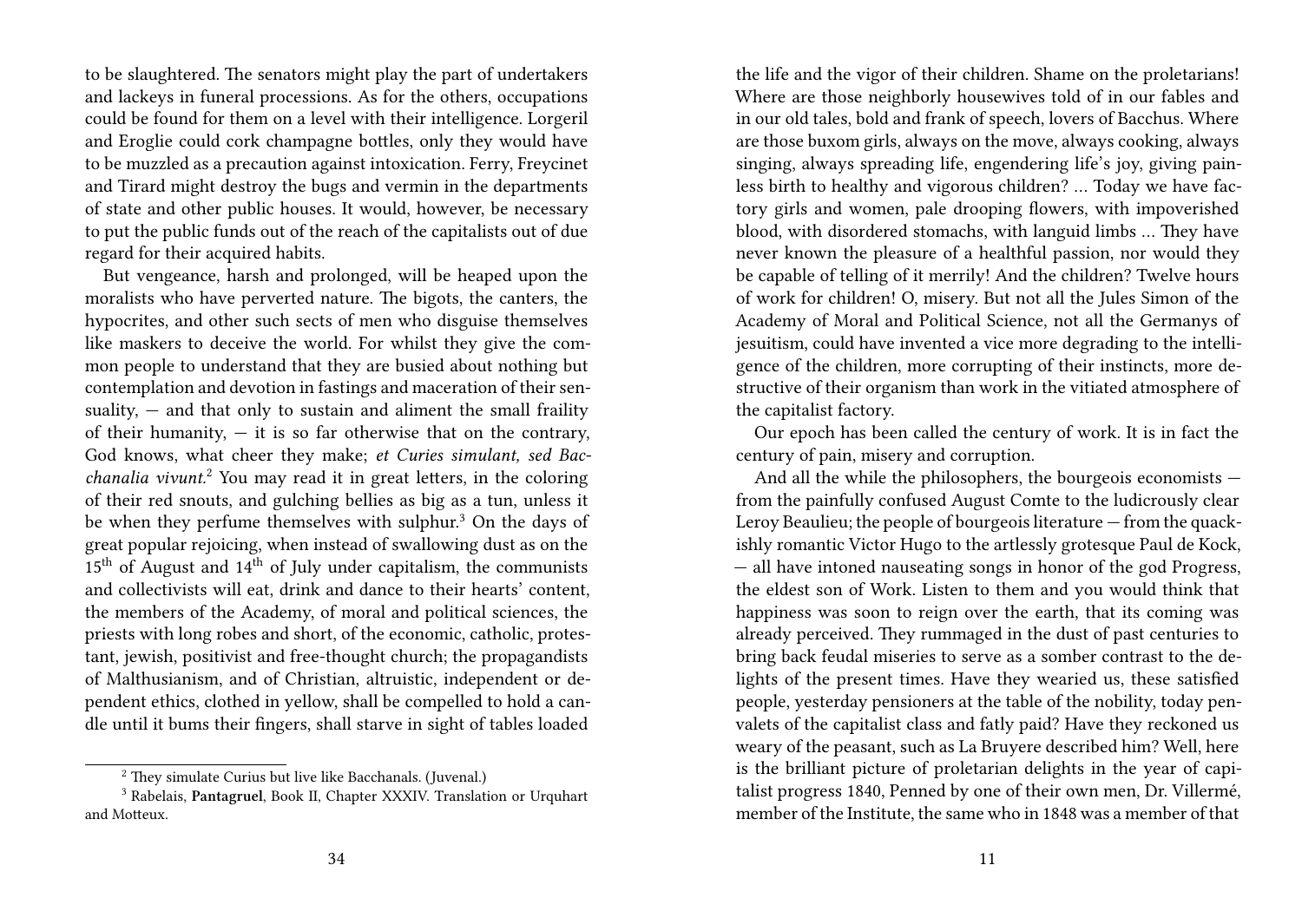scientific society (Thiers, Cousin, Passy, Blanqui, the academician, were in it), which disseminated among the masses the nonsense of bourgeois economics and ethics.

It is of manufacturing Alsace that Dr. Villermé speaks, — the Alsace of Kestner and Dollfus, those flowers of industrial philanthropy and republicanism. But before the doctor raises up before us his picture of proletarian miseries, let us listen to an Alsatian manufacturer, Mr. Th. Mieg, of the house of Dollfus, Mieg & Co., depicting the condition of the old-time artisan: "At Mulhouse fifty years ago (in 1813, when modern mechanical industry was just arising) the laborers were all children of the soil, inhabiting the town and the surrounding villages, and almost all owning a house and often a little field."<sup>2</sup> It was the golden age of the laborer. But at that time Alsatian industry did not deluge the world with its cottons, nor make millionaires out of its Dollfus and Koechlin. But twenty-five years after, when Villermé visited Alsace, the modern Minotaur, the capitalist workshop, had conquered the country; in its insatiable appetite for human labor it had dragged the workmen from their hearths, the better to wring them and press out the labor which they contained. It was by thousands that the workers flocked together at the signal of the steam whistle.

A great number, — says Villermé — five thousand out of seventeen thousand, were obliged by high rents to lodge in neighboring villages. Some of them lived three or four miles from the factory where they worked.

At Mulhouse in Dornach, work began at five o'clock in the morning and ended at eight o'clock in the evening, summer and winter. It was a sight to watch them arrive each morning into the city and depart each evening.

And that is not all: In order to find work for all the non-producers of our present society, in order to leave room for the industrial equipment to go on developing indefinitely, the working class will be compelled, like the capitalist class, to do violence to its taste for abstinence and to develop indefinitely its consuming capacities. Instead of eating an ounce or two of gristly meat once a day, when it eats any, it will eat juicy beefsteaks of a pound or two; instead of drinking moderately of bad wine, it will become more orthodox than the pope and will drink broad and deep bumpers of Bordeaux and Burgundy without commercial baptism and will leave water to the beasts.

The proletarians have taken into their heads to inflict upon the capitalists ten hours of forge and factory; that is their great mistake, because of social antagonisms and civil wars. Work ought to be forbidden and not imposed. The Rothschilds and other capitalists should be allowed to bring testimony to the fact that throughout their whole lives they have been perfect vagabonds, and if they swear they wish to continue to live as perfect vagabonds in spite of the general mania for work, they should be pensioned and should receive every morning at the city hall a five-dollar gold piece for their pocket money. Social discords will vanish. Bond holders and capitalists will be first to rally to the popular party, once convinced that far from wishing them harm, its purpose is rather to relieve them of the labor of over-consumption and waste, with which they have been overwhelmed since their birth. As for the capitalists who are incapable of proving their title to the name of vagabond, they will be allowed to follow their instincts. There are plenty of disgusting occupations in which to place them. Dufaure might be set at cleaning public closets, Gallifet<sup>1</sup> might perform surgical operations on diseased horses and hogs. The members of the amnesty commission might be sent to the stockyards to pick out the oxen and the sheep

<sup>2</sup> Speech delivered before the International Society of Practical Studies in Social Economics, at Paris in May 1863, and published in the French **Economist** or the same epoch.

<sup>&</sup>lt;sup>1</sup> Gallifet was the general who was directly responsible for the massacre of thousands or French workingmen at the closing days of the Paris Commune.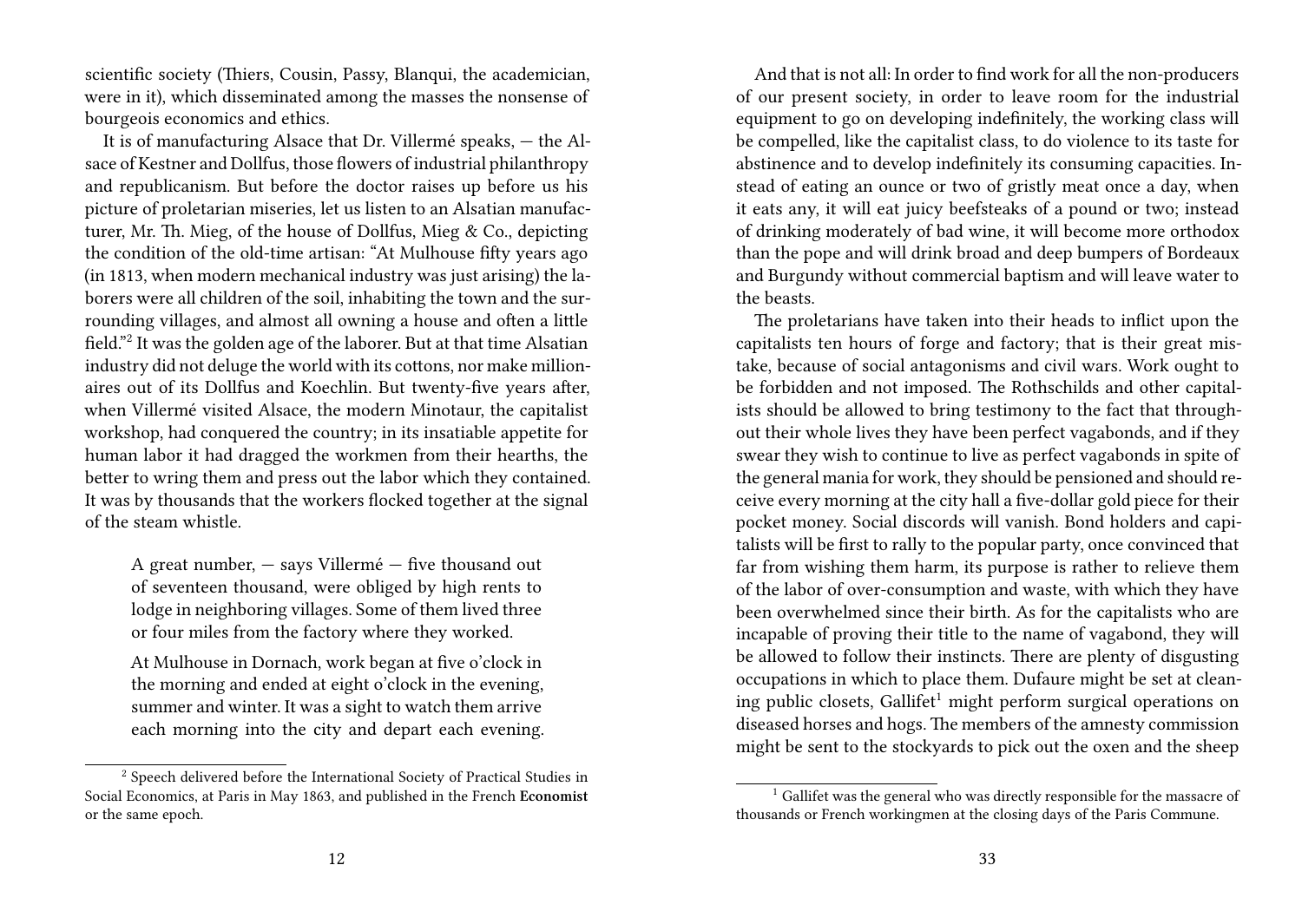# **Chapter IV. New Songs to New Music**

We have seen that by diminishing the hours of labor new mechanical forces will be conquered for social production. Furthermore, by obliging the laborers to consume their products the army of workers will be immensely increased. The capitalist class once relieved from its function of universal consumer will hasten to dismiss its train of soldiers, magistrates, journalists, procurers, which it has withdrawn from useful labor to help it in consuming and wasting. Then the labor market will overflow. Then will be required an iron law to put a limit on work. It will be impossible to find employment for that swarm of former unproductives, more numerous than insect parasites, and after them must be considered all those who provide for their needs and their vain and expensive tastes. When there are no more lackeys and generals to decorate, no more free and married prostitutes to be covered with laces, no more cannons to bore, no more palaces to build, there will be need of severe laws to compel the working women and working men who have been employed on embroidered laces, iron workings, buildings, to take the hygienic and calisthenic exercises requisite to re-establish their health and improve their race. When once we begin to consume European products at home instead of sending them to the devil, it will be necessary that the sailors, dock handlers and the draymen sit down and learn to twirl their thumbs. The happy Polynesians may then love as they like without fearing the civilized Venus and the sermons of European moralists.

Among them were a multitude of women, pale, often walking bare-footed through the mud, and who for lack of umbrellas when the rain or snow fell, wore their aprons or skirts turned up over their heads. There was a still larger number of young children, equally dirty, equally pale, covered with rags, greasy from the machine oil which drops on them while they work. They were better protected from the rain because their clothes shed water; but unlike the women just mentioned, they did not carry their day's provisions in a basket, but they carried in their hands or hid under their clothing as best they might, the morsel of bread which must serve them as food until time for them to return home.

Thus to the strain of an insufferably long day  $-$  at least fifteen hours  $-$  is added for these wretches the fatigue of the painful daily journeys. Consequently they reach home overwhelmed by the need of sleep, and next day they rise before they are completely rested in order to reach the factory by the opening time.

Now, look at the holes in which were packed those who lodge in the town: "I saw at Mulhouse in Dornach, and the neighboring houses, some of those miserable lodgings where two families slept each in its corner on straw thrown on the floor and kept in its place by two planks … This wretchedness among the laborers of the cotton industry in the department of the upper Rhine is so extreme that it produces this sad result, that while in the families of the manufacturers, merchants, shop-keepers or factory superintendents, half of the children reach their twenty-first year, this same half ceases to exist before the lapse of two years in the families of weavers and cotton spinners."

Speaking of the labor of the workshop, Villermé adds: "It is not a work, a task, it is a torture and it is inflicted on children of six to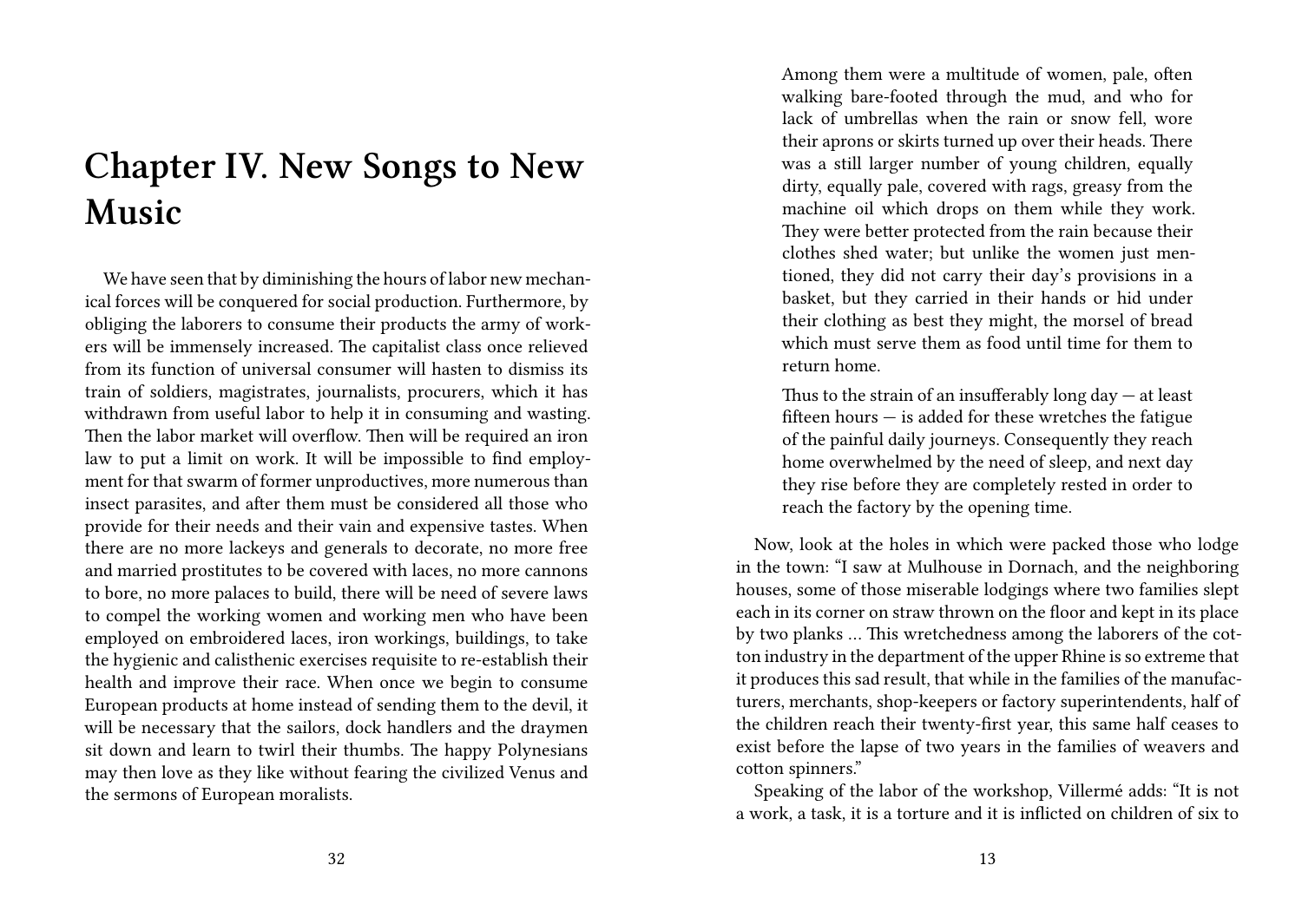eight years. It is this long torture day after day which wastes away the laborers in the cotton spinning factories". And as to the duration of the work Villermé observes, that the convicts in prisons work but ten hours, the slaves in the west Indies work but nine hours, while there existed in France after its Revolution of 1789, which had proclaimed the pompous Rights of Man "factories where the day was sixteen hours, out of which the laborers were allowed only an hour and a half for meals."<sup>3</sup>

What a miserable abortion of the revolutionary principles of the bourgeoisie! What woeful gifts from its god Progress! The philanthropists hail as benefactors of humanity those who having done nothing to become rich, give work to the poor. Far better were it to scatter pestilence and to poison the springs than to erect a capitalist factory in the midst of a rural population. Introduce factory work, and farewell joy, health and liberty; farewell to all that makes life beautiful and worth living.<sup>4</sup>

And the economists go on repeating to the laborers, "Work, to increase social wealth", and nevertheless an economist, Destutt de Tracy, answers: "It is in poor nations that people are comfortable, in rich nations they are ordinarily poor"; and his disciple Cherbuof the machines of flesh and blood. Do you ask for proofs? They can be furnished by the hundreds. In spinning, the self-acting mule was invented and applied at Manchester because the spinners refused to work such long hours as before. In America the machine is invading all branches of farm production, from the making of butter to the weeding of wheat. Why, because the American, free and lazy, would prefer a thousand deaths to the bovine life of the French peasant. Plowing, so painful and so crippling to the laborer in our glorious France, is in the American West an agreeable openair pastime, which he practices in a sitting posture, smoking his pipe nonchalantly.

<sup>3</sup> L.R. Villermé. **Tableau de L'état physique et moral des ouvriers dans les fabriques de coton, de laine et de soie** (1840). It is not because Dollfus, Koechlin and other Alsacian manufacturers were republicans, patriots and protestant philanthropists that they treated their laborers in this way, for Blanqui, the academician, Reybaud, the prototype of Jerome Paturot, and Jules Simon have observed the same amenities for the working class among the very catholic and monarchical manufacturers of Lille and Lyons. These are capitalist virtues which harmonize delightfully with all political and religious convictions.

<sup>4</sup> The Indians of the warlike tribes of Brazil kill their invalids and old people; they show their affection for them by putting an end to a life which is no longer enlivened by combats, feasts and dances. All primitive peoples have given these proofs of affection to their relatives: the Massagetae of the Caspian Sea (Herodotus), as well as the Wens of Germany and the Celts of Gaul. In the churches of Sweden even lately they preserved clubs called family clubs which served to deliver parents from the sorrows of old age. How degenerate are the modern proletarians to accept with patience the terrible miseries of factory labor!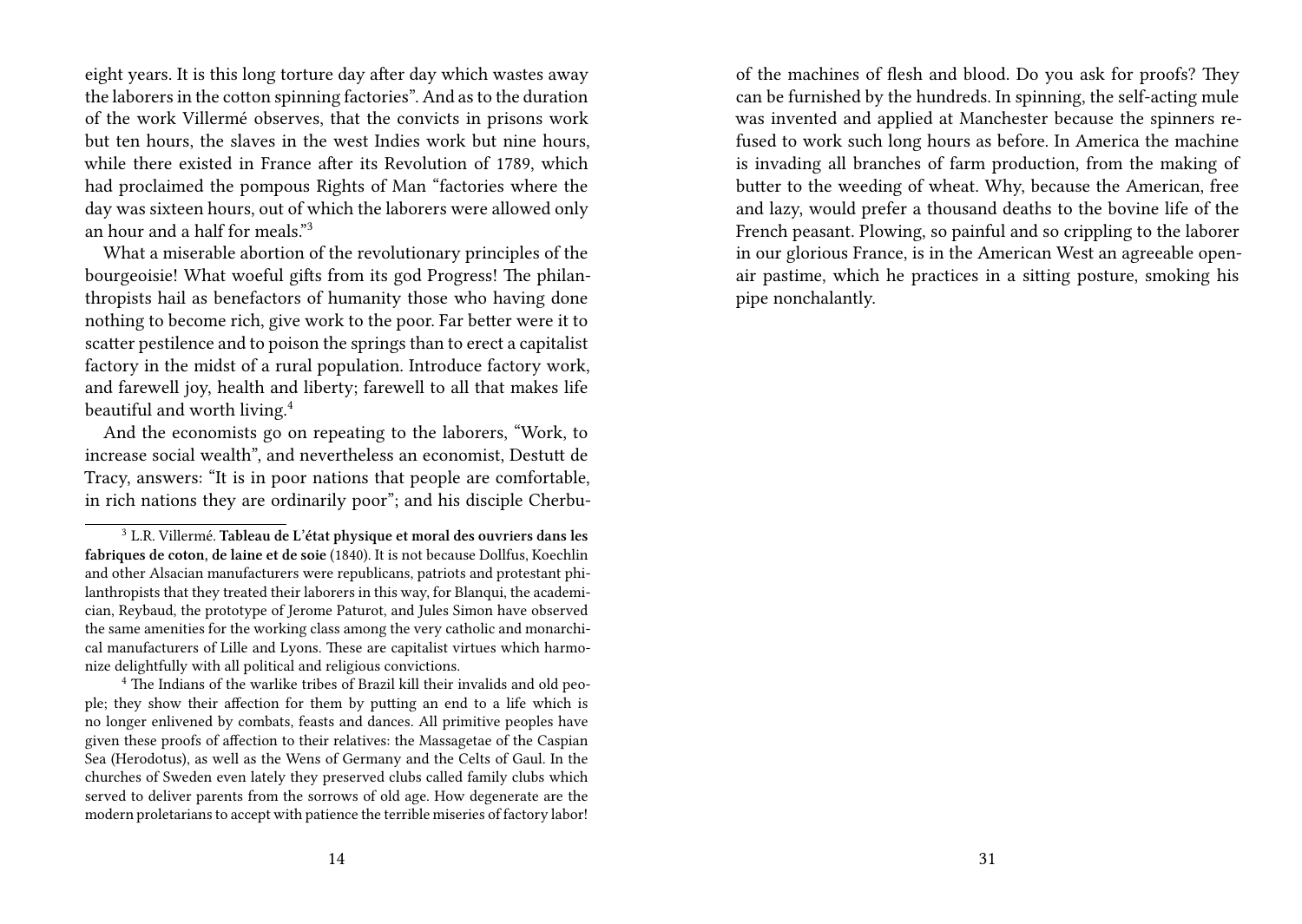and moral industrial considerations of the economists, who like the birds of ill omen, croaked that to reduce by one hour the work in factories was to decree the ruin of English industry, the government of England has forbidden by a law strictly enforced to work more than ten hours a day, and as before England remains the first industrial nation of the world.

The experiment tried on so great a scale is on record; the experience of certain intelligent capitalists is on record. They prove beyond a doubt that to strengthen human production it is necessary to reduce the hours of labor and multiply the pay days and feast days, yet the French nation is not convinced. But if the miserable reduction of two hours has increased English production by almost one-third in ten years, what breathless speed would be given to French production by a legal limitation of the working day to three hours. Cannot the laborers understand that by over-working themselves they exhaust their own strength and that of their progeny, that they are used up and long before their time come to be incapable of any work at ail, that absorbed and brutalized by this single vice they are no longer men but pieces of men, that they kill within themselves all beautiful faculties, to leave nothing alive and flourishing except the furious madness for work. Like Arcadian parrots, they repeat the lesson of the economist: "Let us work, let us work to increase the national wealth." O, idiots, it is because you work too much that the industrial equipment develops slowly. Stop braying and listen to an economist, no other than M.L.Reybaud, whom we were fortunate enough to lose a few months ago. "It is in general by the conditions of hand-work that the revolution in methods of labor is regulated. As long as handwork furnishes its services at a low price, it is lavished, while efforts are made to economize it when its services become more costly."<sup>7</sup>

To force the capitalists to improve their machines of wood and iron it is necessary to raise wages and diminish the working hours

liez continues: "The laborers themselves in co-operating toward the accumulation of productive capital contribute to the event which sooner or later must deprive them of a part of their wages". But deafened and stupefied by their own howlings, the economists answer: "Work, always work, to create your prosperity", and in the name of Christian meekness a priest of the Anglican Church, the Rev. Mr. Townshend, intones: Work, work, night and day. By working you make your poverty increase and your poverty releases us from imposing work upon you by force of law. The legal imposition of work "gives too much trouble, requires too much violence and makes too much noise. Hunger, on the contrary, is not only a pressure which is peaceful, silent and incessant, but as it is the most natural motive for work and industry, it also provokes to the most powerful efforts." Work, work, proletarians, to increase social wealth and your individual poverty; work, work, in order that becoming poorer, you may have more reason to work and become miserable. Such is the inexorable law of capitalist production.

Because, lending ear to the fallacious words of the economists, the proletarians have given themselves up body and soul to the vice of work; they precipitate the whole of society into these industrial crises of over-production which convulse the social organism. Then because there is a plethora of merchandise and a dearth of purchasers, the shops are closed and hunger scourges the working people with its whip of a thousand lashes. The proletarians, brutalized by the dogma of work, not understanding that the over-work which they have inflicted upon themselves during the time of pretended prosperity is the cause of their present misery, do not run to the granaries of wheat and cry: "We are hungry, we wish to eat. True we have not a red cent, but beggars as we are, it is we, nevertheless, who harvested the wheat and gathered the grapes." They do not besiege the warehouse of Bonnet, or Jujurieux, the inventor of industrial convents, and cry out: "M. Bonnet, here are your working women, silk workers, spinners, weavers; they are shivering pitifully under their patched cotton dresses, yet it is they who

<sup>7</sup> Louis Reybaud, **Le coton, son regime, ses problèmes** (1863).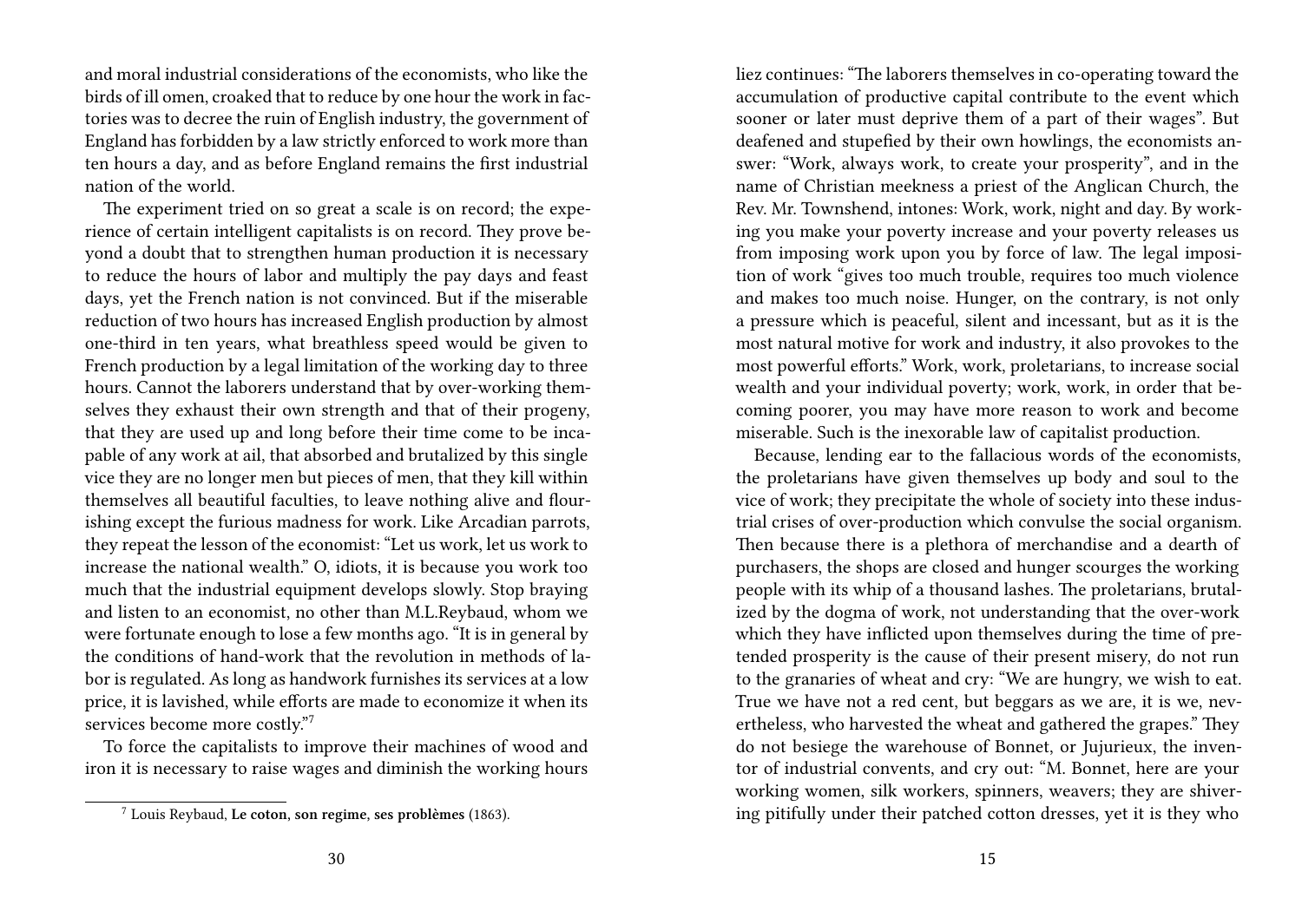have spun and woven the silk robes of the fashionable women of all Christendom. The poor creatures working thirteen hours a day had no time to think of their toilet. Now, they are out of work and have time to rustle in the silks they have made. Ever since they lost their milk teeth they have devoted themselves to your fortune and have lived in abstinence. Now they are at leisure and wish to enjoy a little of the fruits of their labor. Come, M. Bonnet, give them your silks, M. Harmel shall furnish his muslins, M. Pouyer-Quertier his calicos, M. Pinet his boots for their dear little feet, cold and damp. Clad from top to toe and gleeful, they will be delightful to look at. Come, no evasions, you are a friend of humanity, are you not, and a Christian into the bargain? Put at the disposal of your working girls the fortune they have built up for you out of their flesh; you want to help business, get your goods into circulation, — here are consumers ready at hand. Give them unlimited credit. You are simply compelled to give credit to merchants whom you do not know from Adam or Eve, who have given you nothing, not even a glass of water. Your working women will pay the debt the best they can. If at maturity they let their notes go to protest, and if they have nothing to attach, you can demand that they pay you in prayers. They will send you to paradise better than your black-gowned priests steeped in tobacco."

Instead of taking advantage of periods of crisis, for a general distribution of their products and a universal holiday, the laborers, perishing with hunger, go and beat their heads against the doors of the workshops. With pale faces, emaciated bodies, pitiful speeches they assail the manufacturers: "Good M. Chagot, sweet M. Schneider, give us work, it is not hunger, but the passion for work which torments us". And these wretches, who have scarcely the strength to stand upright, sell twelve and fourteen hours of work twice as cheap as when they had bread on the table. And the philanthropists of industry profit by their lockouts to manufacture at lower cost.

If industrial crises follow periods of overwork as inevitably as night follows day, bringing after them lockouts and poverty withfive hours a day throughout the year instead of getting indigestion from twelve hours during six months. Once assured of their daily portion of work, the laborers will no longer be jealous of each other, no longer fight to snatch away work from each other's hands and bread from each other's mouths, and then, not exhausted in body and mind, they will begin to practice the virtues of laziness.

Brutalized by their vice, the laborers have been unable to rise to the conception of this fact, that to have work for all it is necessary to apportion it like water on a ship in distress. Meanwhile certain manufacturers in the name of capitalist exploitation have for a long time demanded a legal limitation of the work day. Before the commission of 1860 on professional education, one of the greatest manufacturers of Alsace, M. Bourcart of Guebwiller, declared: "The day of twelve hours is excessive and ought to be reduced to eleven, while work ought to be stopped at two o'clock on Saturday. I advise the adoption of this measure, although it may appear onerous at first sight. We have tried it in our industrial establishments for four years and find ourselves the better for it, while the average production, far from having diminished, has increased." In his study of machines M.F. Passy quotes the following letter from a great Belgian manufacturer M. Ottevaere: "Our machines, although the same as those of the English spinning mills, do not produce what they ought to produce or what those same machines would produce in England, although the spinners there work two hours a day less. We all work two good hours too much. I am convinced that if we worked only eleven hours instead of thirteen we should have the same product and we should consequently produce more economically." Again, M. Leroy Beaulieu affirms that it is a remark of a great Belgian manufacturer that the weeks in which a holiday falls result in a product not less than ordinary weeks.<sup>6</sup>

An aristocratic government has dared to do what a people, duped in their simplicity by the moralists, never dared. Despising the lofty

<sup>6</sup> Paul Leroy-Beaulieu, **La Question Ouvrière au XIX siècle**, 1872.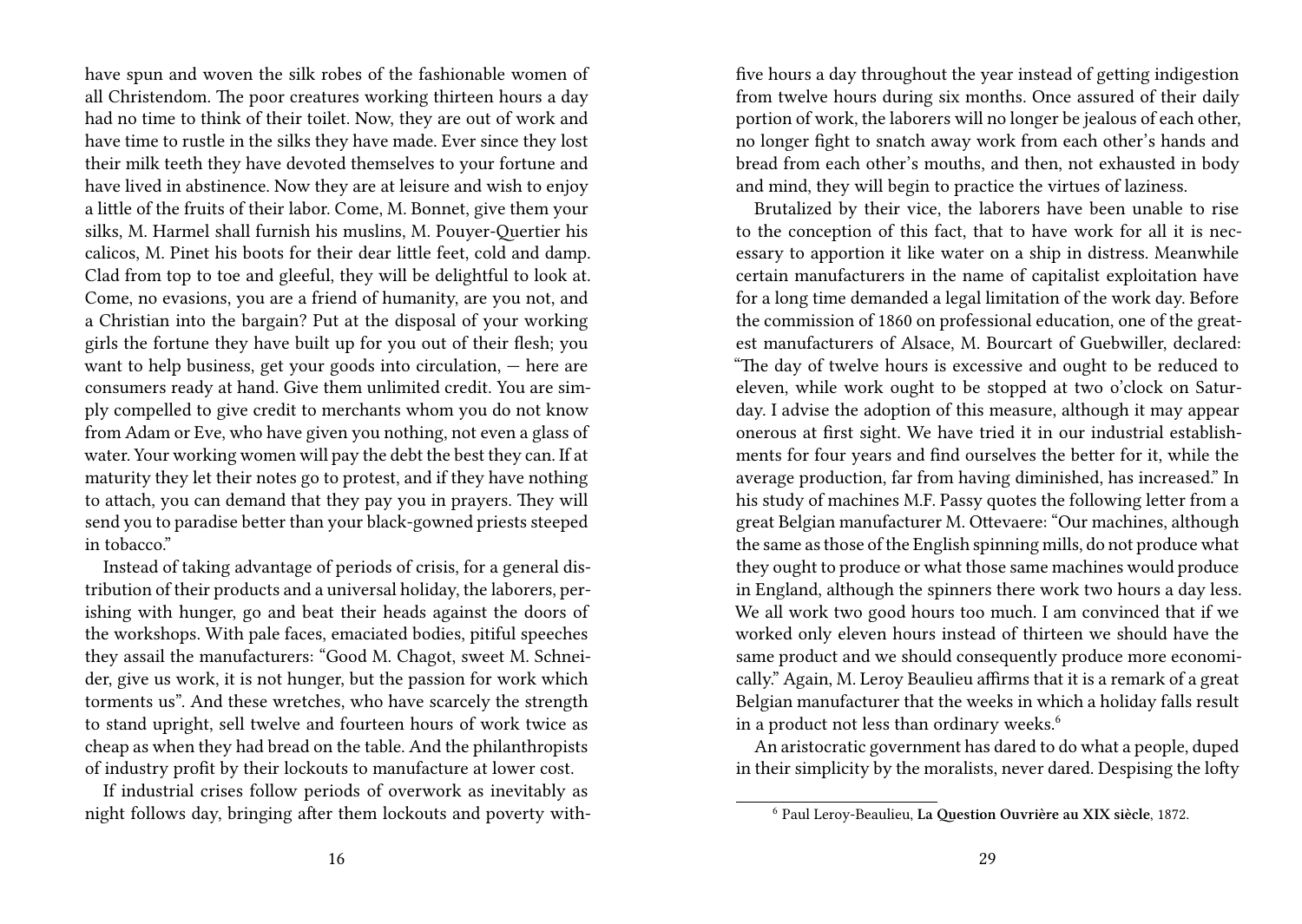its weight, make it friable and far from durable. All our products are adulterated to aid in their sale and shorten their life. Our epoch will be called the "Age of adulteration" just as the first epochs of humanity received the names of "The Age of Stone", "The Age of Bronze", from the character of their production. Certain ignorant people accuse our pious manufacturers of fraud, while in reality the thought which animates them is to furnish work to their laborers, who cannot resign themselves to living with their arms folded. These adulterations, whose sole motive is a humanitarian sentiment, but which bring splendid profits to the manufacturers who practice them, if they are disastrous for the quality of the goods, if they are an inexhaustible source of waste in human labor, nevertheless prove the ingenuous philanthropy of the capitalists, and the horrible perversion of the laborers, who to gratify their vice for work oblige the manufacturers to stifle the cries of their conscience and to violate even the laws of commercial honesty.

And nevertheless, in spite of the over-production of goods, in spite of the adulterations in manufacturing, the laborers encumber the market in countless numbers imploring: Work! Work! Their super abundance ought to compel them to bridle their passion; on the contrary it carries it to the point of paroxysm. Let a chance for work present itself, thither they rush; then they demand twelve, fourteen hours to glut their appetite for work, and the next day they are again thrown out on the pavement with no more food for their vice. Every year in all industries lockouts occur with the regularity of the seasons. Over-work, destructive of the organism, is succeeded by absolute rest during two or four months, and when work ceases the pittance ceases. Since the vice of work is diabolically attached to the heart of the laborers, since its requirements stifle all the other instincts of nature, since the quantity of work required by society is necessarily limited by consumption and by the supply of raw materials, why devour in six months the work of a whole year; why not distribute it uniformly over the twelve months and force every workingman to content himself with six or

out end, they also lead to inevitable bankruptcy. So long as the manufacturer has credit he gives free rein to the rage for work. He borrows, and borrows again, to furnish raw material to his laborers, and goes on producing without considering that the market is becoming satiated and that if his goods don't happen to be sold, his notes will still come due. At his wits' end, he implores the banker; he throws himself at his feet, offering his blood, his honor. "A little gold will do my business better", answers the Rothschild. "You have 20,000 pairs of hose in your warehouse; they are worth 20c. I will take them at 4c." The banker gets possession of the goods and sells them at 6c or 8c, and pockets certain frisky dollars which owe nothing to anybody: but the manufacturer has stepped back for a better leap. At last the crash comes and the warehouses disgorge. Then so much merchandise is thrown out of the window that you cannot imagine how it came in by the door. Hundreds of millions are required to figure the value of the goods that are destroyed. In the last century they were burned or thrown into the water.<sup>5</sup>

But before reaching this decision, the manufacturers travel the world over in search of markets for the goods which are heaping up. They force their government to annex Congo, to seize on Tonquin, to batter down the Chinese Wall with cannon shots to make an outlet for their cotton goods. In previous centuries it was a duel to the death between France and England as to which should have the exclusive privilege of selling to America and the Indies. Thousands of young and vigorous men reddened the seas with their blood during the colonial wars of the sixteenth, seventeenth and eighteenth centuries.

There is a surplus of capital as well as of goods. The financiers no longer know where to place it. Then they go among the happy nations who are leafing in the sun smoking cigarettes and they lay down railroads, erect factories and import the curse of work. And

 $5$  At the Industrial Congress held in Berlin in Jan. 21 $^{st}$ , 1879 the losses in the iron industry of Germany during the last crisis were estimated at \$109,056,000.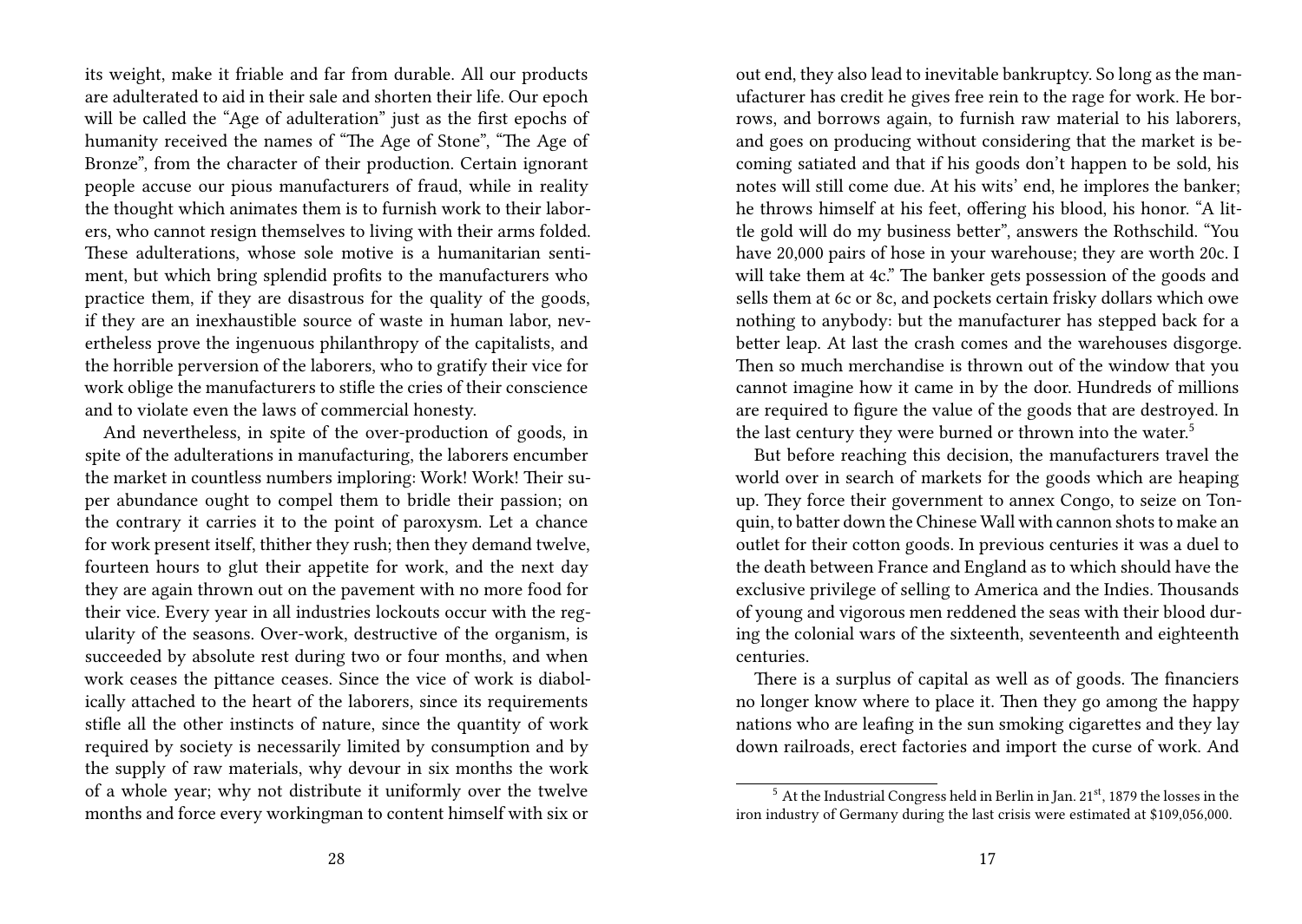this exportation of French capital ends one fine morning in diplomatic complications. In Egypt, for example, France, England and Germany were on the point of hair-pulling to decide which usurers shall be paid first. Or it ends with wars like that in Mexico where French soldiers are sent to play the part of constables to collect bad debts<sup>6</sup>

These individual and social miseries, however great and innumerable they may be, however eternal they appear, will vanish like hyenas and jackals at the approach of the lion, when the proletariat shall say "I will". But to arrive at the realization of its strength the proletariat must trample under foot the prejudices of Christian ethics, economic ethics and free-thought ethics. It must return to its natural instincts, it must proclaim the Rights of Laziness, a thousand times more noble and more sacred than the anaemic Rights of Man concocted by the metaphysical lawyers of the bourgeois revolution. It must accustom itself to working but three hours a day, reserving the rest of the day and night for leisure and feasting.

Thus far my task has been easy; I have had but to describe real evils well known, alas, by all of us; but to convince the proletariat that the ethics inoculated into it is wicked, that the unbridled work to which it has given itself up for the last hundred years is the most terrible scourge that has ever struck humanity, that work will become a mere condiment to the pleasures of idleness, a beneficial exercise to the human organism, a passion useful to the social organism only when wisely regulated and limited to a maximum of

wines: Europe exports every year goods amounting to billions of dollars to the four corners of the earth, to nations that have no need of them.<sup>5</sup> But the explored continents are no longer vast enough. Virgin countries are needed. European manufacturers dream night and day of Africa, of a lake in the Saharan desert, of a railroad to the Soudan. They anxiously follow the progress of Livingston, Stanley, Du Chaillu; they listen open-mouthed to the marvelous tales of these brave travelers. What unknown wonders are contained in the "dark continent"! Fields are sown with elephants' teeth, rivers of cocoanut oil are dotted with gold, millions of backsides, as bare as the faces of Dufaure and Girardin, are awaiting cotton goods to teach them decency, and bottles of schnaps and bibles from which they may learn the virtues of civilization.

But all to no purpose: the over-fed capitalist, the servant class greater in numbers than the productive class, the foreign and barbarous nations, gorged with European goods; nothing, nothing can melt away the mountains of products heaped up higher and more enormous than the pyramids of Egypt. The productiveness of European laborers defies all consumption, all waste.

The manufacturers have lost their bearings and know not which way to turn. They can no longer find the raw material to satisfy the lawless depraved passion of their laborers for work. In our woolen districts dirty and half rotten rags are raveled out to use in making certain cloths sold under the name of renaissance, which have about the same durability as the promises made to voters. At Lyons, instead of leaving the silk fiber in its natural simplicity and suppleness, it is loaded down with mineral salts, which while increasing

<sup>6</sup> M. Clemenceau's **Justice** said on April 6. 1880 in its financial department: "We have heard this opinion maintained, that even without pressure the billions of the war of 1870 would have been equally lost for France, that is under the form of loans periodically put out to balance the budgets of foreign countries; this is also our opinion." The loss of English capital on loans of South American Republics is estimated at a billion dollars. The French laborers not only produced the billion dollars paid Bismarck, but they continued to pay interest on the war indemnity to Ollivier, Girardin, Bazaine and other income drawers, who brought on the war and the rout. Nevertheless they still have one shred of consolation: these billions will not bring on a war of reprisal.

<sup>5</sup> Two examples: The English government to satisfy the peasants of India, who in spite of the periodical famines desolating their country insist on cultivating poppies instead of rice or wheat, has been obliged to undertake bloody wars in order to impose upon the Chinese Government the free entry of Indian opium. The savages of Polynesia. in spite of the mortality resulting from it are obliged to clothe themselves in the English fashion in order to consume the products of the Scotch distilleries and the Manchester cotton mills.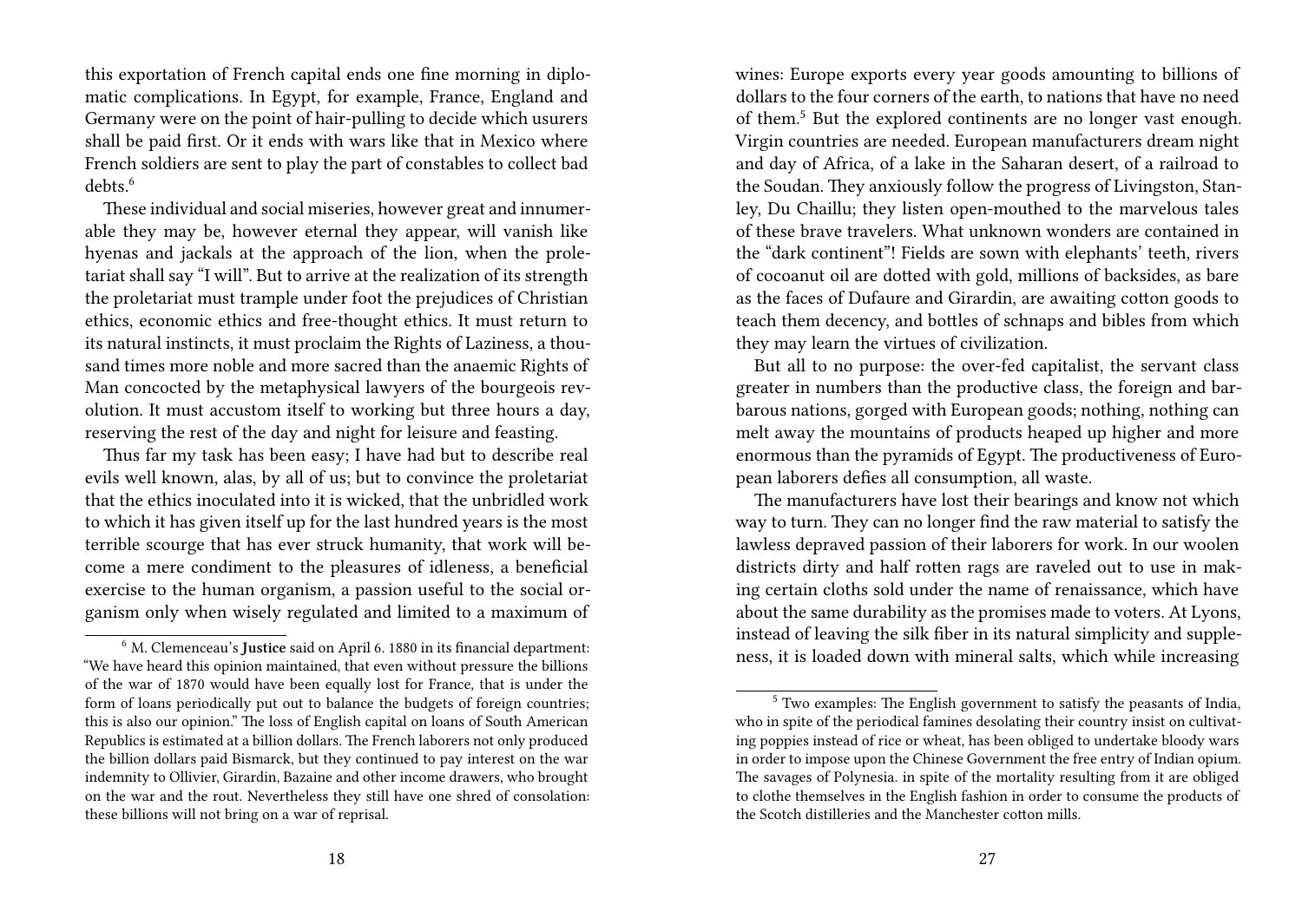illusion as to the function of modern, armies. They are permanently maintained only to suppress the "enemy within". Thus the forts of Paris and Lyons have not been built to defend the city against the foreigner, but to crush it in case of revolt. And if an unanswerable example be called for, we mention the army of Belgium, that paradise of capitalism. Its neutrality is guaranteed by the European powers, and nevertheless its army is one of the strongest in proportion to its population. The glorious battlefields of the brave Belgian army are the plains of the Borinage and of Charleroi. It is in the blood of the unarmed miners and laborers that the Belgian officers temper their swords and win their epaulets. The nations of Europe have not national armies but mercenary armies. They protect the capitalists against the popular fury which would condemn them to ten hours of mining or spinning. Again, while compressing its own stomach the working class has developed abnormally the stomach of the capitalist class, condemned to over-consumption.

For alleviation of its painful labor the capitalist class has withdrawn from the working class a mass of men far superior to those still devoted to useful production and has condemned them in their turn to unproductiveness and over-consumption. But this troop of useless mouths in spite of its insatiable voracity, does not suffice to consume all the goods which the laborers, brutalized by the dogma of work, produce like madmen, without wishing to consume them and without even thinking whether people will be found to consume them.

Confronted with this double madness of the laborers killing themselves with over-production and vegetating in abstinence, the great problem of capitalist production is no longer to find producers and to multiply their powers but to discover consumers, to excite their appetites and create in them fictitious needs. Since the European laborers, shivering with cold and hunger, refuse to near the stuffs they weave, to drink the wines from the vineyards they tend, the poor manufacturers in their goodness of heart must run to the ends of the earth to find people to wear the clothes and drink the

three hours a day; this is an arduous task beyond my strength. Only communist physiologists, hygienists and economists could undertake it. In the following pages I shall merely try to show that given the modern means of production and their unlimited reproductive power it is necessary to curb the extravagant passion of the laborers for work and to oblige them to consume the goods which they produce.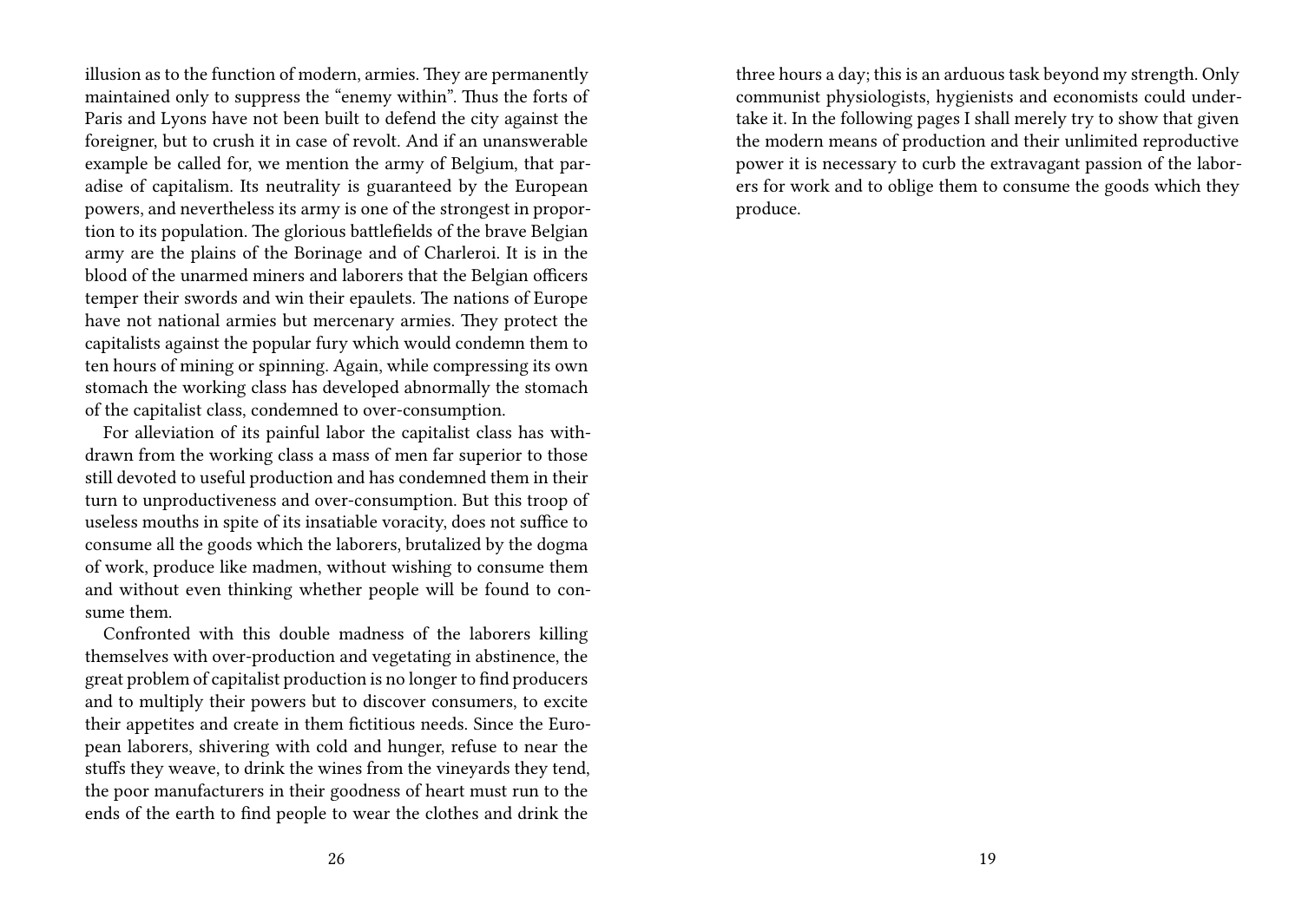### **Chapter III. The Consequences of Over-Production**

A Greek poet of Cicero's time, Antiparos, thus sang of the invention of the water-mill (for grinding grain), which was to free the slave women and bring back the Golden Age: "Spare the arm which turns the mill, O, millers, and sleep peacefully. Let the cock warn you in vain that day is breaking. Demeter has imposed upon the nymphs the labor of the slaves, and behold them leaping merrily over the wheel, and behold the axle tree, shaken, turning with it's spokes and making the heavy rolling stone revolve. Let us live the life of our fathers, and let us rejoice in idleness over the gifts that the goddess grants us." Alas! The leisure, which the pagan poet announced, has not come. The blind, perverse and murderous passion for work transforms the liberating machine into an instrument for the enslavement of free men. Its productiveness impoverishes them.

A good working woman makes with her needles only five meshes a minute, while certain circular knitting machines make 30,000 in the same time. Every minute of the machine is thus equivalent to a hundred hours of the workingwomen's labor, or again, every minute of the machine's labor, gives the working women ten days of rest. What is true for the knitting industry is more or less true for all industries reconstructed by modern machinery. But what do we see? In proportion as the machine is improved and performs man's work with an ever increasing rapidity and exactness, the laborer, instead of prolonging his former rest times, redoubles his ardor, as if he wished to rival the machine. O, absurd and murderous competition!

ers, binders of luxurious books, seamstresses employed on expensive gowns decorators of villas, etc.<sup>4</sup>

Once settled down into absolute laziness and demoralized by enforced enjoyment, the capitalist class in spite of the injury involved in its new kind of life, adapted itself to it. Soon it began to look upon any change with horror. The sight of the miserable conditions of life resignedly accepted by the working class and the sight of the organic degradation engendered by the depraved passion for work increased its aversion for all compulsory labor and all restrictions of its pleasures. It is precisely at that time that, without taking into account the demoralization which the capitalist class had imposed upon itself as a social duty, the proletarians took it into their heads to inflict work on the capitalists Artless as they were, they took seriously the theories of work proclaimed by the economists and moralists, and girded up their loins to inflict the practice of these theories upon the capitalists. The proletariat hoisted the banner, "He who will not work Neither shall he Eat". Lyons in 1831 rose up for bullets or work. The federated laborers of March 1871 called their uprising "The Revolution of Work". To these outbreaks of barbarous fury destructive of all capitalist joy and laziness, the capitalists had no other answer than ferocious repression, but they know that if they have been able to repress these revolutionary explosions, they have not drowned in the blood of these gigantic massacres the absurd idea of the proletariat wishing to inflict work upon the idle and reputable classes, and it is to avert this misfortune that they surround themselves with guards, policemen, magistrates and jailors, supported in laborious unprodutiveness. There is no more room for

<sup>&</sup>lt;sup>4</sup> "The Proportion in which the population of the country is employed as domestics in the service of the wealthy class indicates its progress in national wealth and civilization." (R.M. Martin, **Ireland Before and After the Union**, 1818). Gambetta, who has denied that there was a social question ever since he ceased to be the poverty-stricken lawyer or the Cafe Procope, undoubtedly alluded to this ever-increasing domestic class when he announced the advent of new social strata.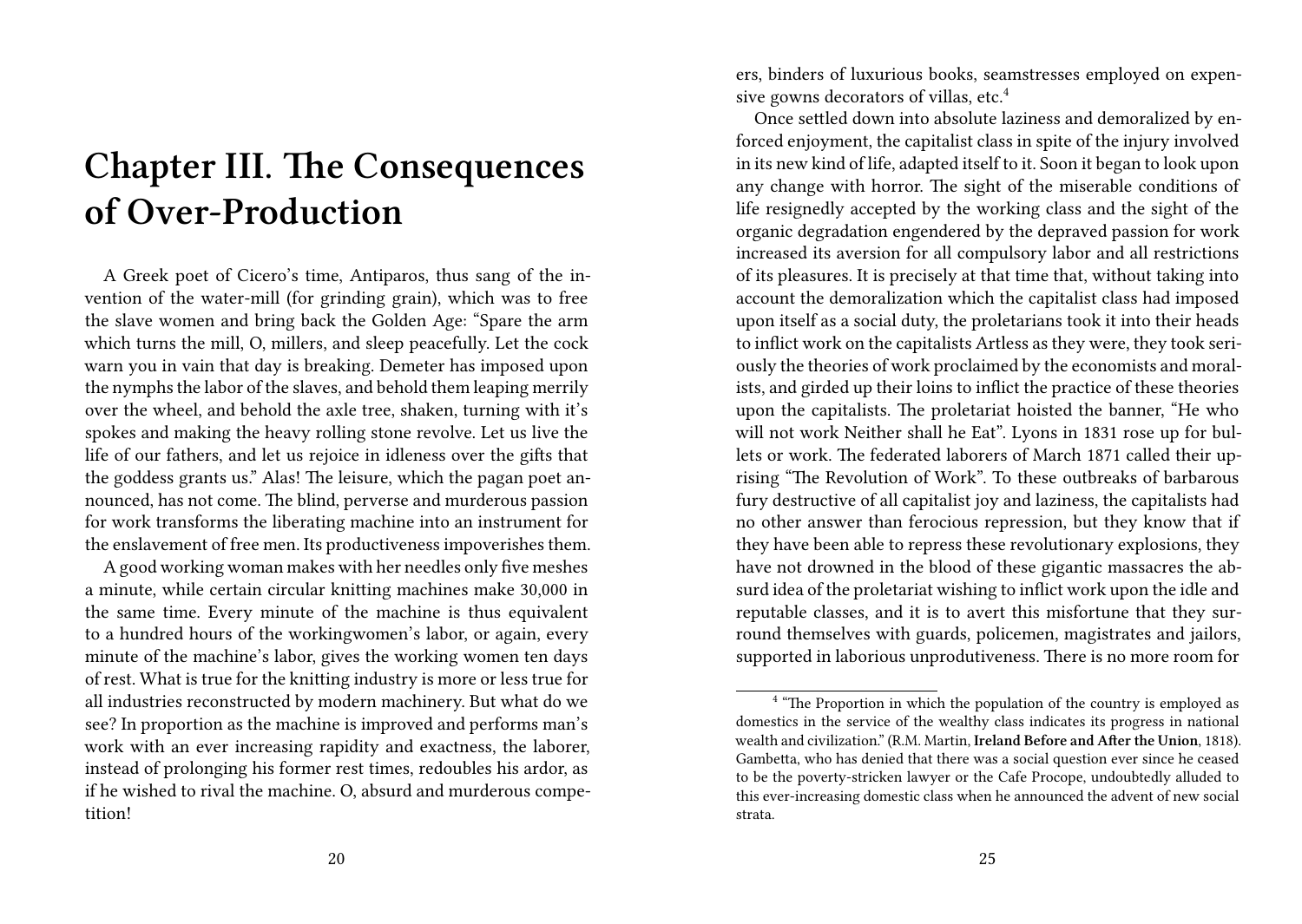and 10,289,965 female. If we deduct those too old of too young to work, the unproductive women, boys and girls, then the "ideological professions", such as governors, policemen, clergy, magistrates, soldiers, prostitutes, artists, scientists, etc., next the people exclusively occupied with eating the labor of others under the form of land-rent, interest, dividends, etc. … there remains a total of eight million individuals of both sexes and of every age, including the capitalists who function in production, commerce, finance, etc. Out of these eight millions the figures run:

| 1,098,261 |
|-----------|
|           |
|           |
|           |
| 642,607   |
|           |
| 565,835   |
| 396,998   |
|           |
| 1,208,648 |
|           |

"If we add together the textile workers and the miners, we obtain the figures of 2,208,442; if to the former we add the metal workers, we have a total of 1,039,605 persons; that is to say, in each case a number below that of the modern domestic slaves. Behold the magnificent result of the capitalist exploitation of machines."<sup>3</sup> To this class of domestics, the size of which indicates the stage attained by capitalist civilization, must still be added the enormous class of unfortunates devoted exclusively to satisfying the vain and expensive tastes of the rich dasses: diamond cutters, lace-makers, embroider-

<sup>3</sup> Karl Marx's **Capital**.

That the competition of man and the machine might have free course, the proletarians have abolished wise laws which limited the labor of the artisans of the ancient guilds; they have suppressed the holidays.<sup>1</sup> Because the producers of that time worked but five days out of seven, are we to believe the stories told by lying economists that they lived on nothing but air and fresh water? Not so, they had leisure to taste the joys of earth, to make love and to frolic, to banquet joyously in honor of the jovial god of idleness. Gloomy England, immersed in protestantism, was then called "Merrie England." Rabelais, Quevedo, Cervantes, and the unknown authors of the romances make our mouths water with their pictures of those monumental feasts<sup>2</sup> with which the men of that time regaled themselves between two battles and two devastations, in which everything "went by the barrel" Jordaens and the Flemish School have told the story of these feasts in their delightful pictures. Where, O,

The hatred against the holidays does not appear until the modern industrial and commercial bourgeoisie takes definite form, between the fifteenth and sixteenth centuries. Henry IV asked of the Pope that they be reduced. He refused because "one of the current heresies of the day is regarding feasts" (**Letters of Cardinal d'Ossat**). But in 1666 Perefixus, archbishop of Paris, suppressed seventeen of them in his diocese. Protestantism, which was the Christian religion adapted to the new industrial and commercial needs of the bourgeoisie, was less solicitous for the people's rest. It dethroned the saints in heaven in order to abolish their feast days on earth.

Religious reform and philosophical free thought were but pretexts which permitted the jesuitical and rapacious bourgeoisie to pilfer the feast days of the people.

<sup>2</sup> These gigantic feasts lasted for weeks. Don Rodrigo de Lara wins his bride by expelling the Moors from old Calatrava, and the Romancero relates the story:

 $1$ <sup>1</sup> Under the old regime, the laws of the church guaranteed the laborer ninety rest days, fifty-two Sundays and thirty-eight holidays, during which he was strictly forbidden to work. This was the great crime of catholicism, the principal cause of the irreligion of the industrial and commercial bourgeoisie: under the revolution, when once it was in the saddle, it abolished the holidays and replaced the week of seven days by that of ten, in order that the people might no longer have more than one rest day out of the ten. It emancipated the laborers from the yoke of the church in order the better to subjugate them under the yoke of work.